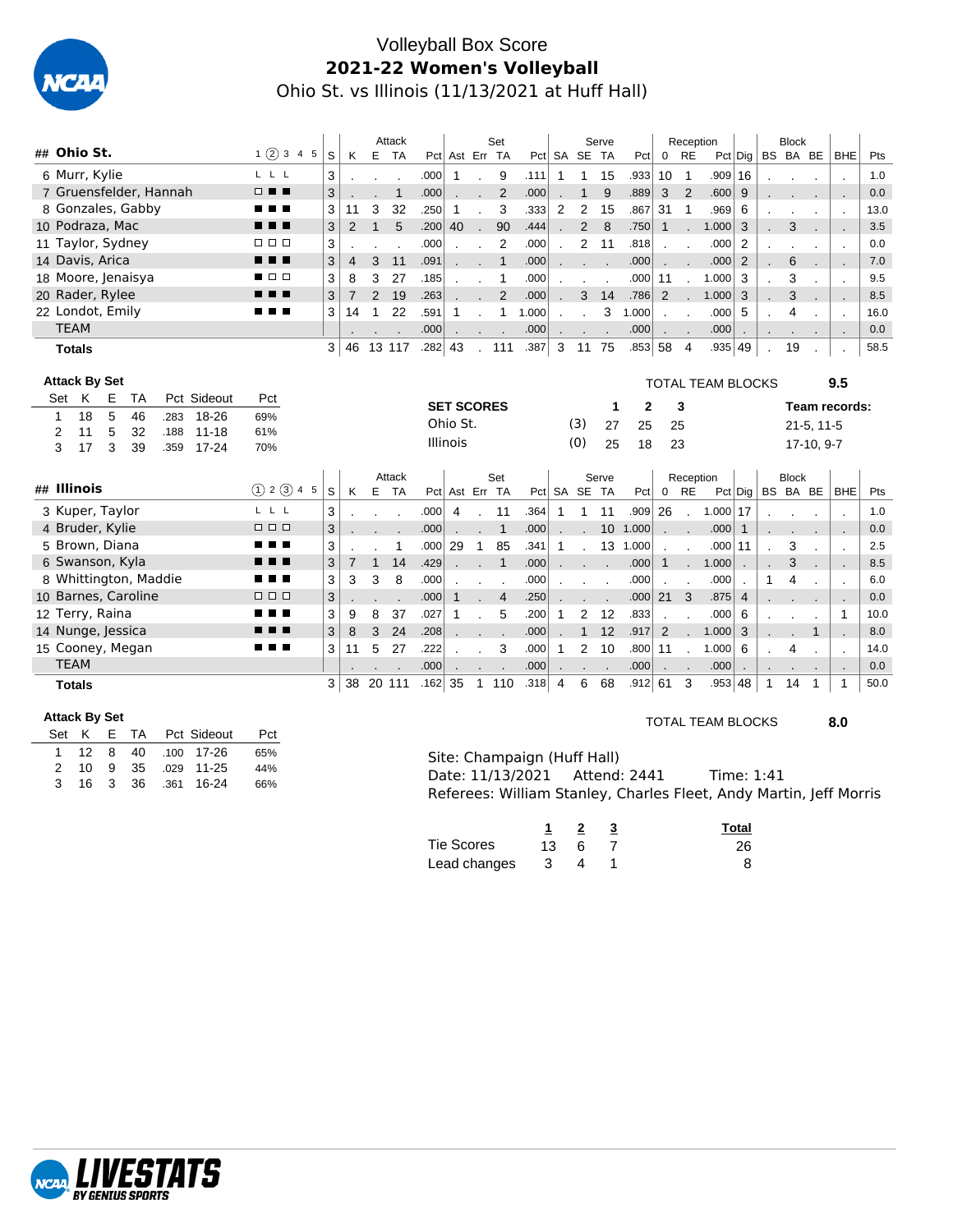

## Play-by-Play Summary (1st set) **2021-22 Women's Volleyball**

Ohio St. vs Illinois (11/13/2021 at Huff Hall)

OSU: Gonzales, Gabby; Podraza, Mac; Davis, Arica; Moore, Jenaisya; Rader, Rylee; Londot, Emily; libero Murr, Kylie. ILL: Brown, Diana; Swanson, Kyla; Whittington, Maddie; Terry, Raina; Nunge, Jessica; Cooney, Megan; libero Kuper, Taylor. 0-0 Libero In: Murr, Kylie (L) for Rader, Rylee. 0-0 Libero In: Kuper, Taylor (L) for Whittington, Maddie. 1-0 [Brown, Diana] Kill by Cooney, Megan (from Kuper, Taylor). 1-1 [Brown, Diana] Kill by Moore, Jenaisya (from Podraza, Mac). 1-1 Substitution: Gruensfelder, Hannah for Moore, Jenaisya. 2-1 [Gruensfelder, Hannah] Attack Error by Londot, Emily (block by Swanson, Kyla; Cooney, Megan). 3-1 [Nunge, Jessica] Attack Error by Gonzales, Gabby (block by Cooney, Megan; Swanson, Kyla). 3-2 [Nunge, Jessica] Kill by Davis, Arica (from Podraza, Mac). 3-2 Libero Out: Rader, Rylee for Murr, Kylie (L). 3-2 Libero In: Murr, Kylie (L) for Davis, Arica. 3-2 Substitution: Barnes, Caroline for Nunge, Jessica. 3-3 [Murr, Kylie] Attack Error by Cooney, Megan (from Brown, Diana). 4-3 [Murr, Kylie] Kill by Terry, Raina (from Brown, Diana). 4-3 Libero Out: Whittington, Maddie for Kuper, Taylor (L). 4-3 Libero In: Kuper, Taylor (L) for Swanson, Kyla. 4-4 [Kuper, Taylor] Kill by Londot, Emily (from Podraza, Mac). 4-4 Substitution: Taylor, Sydney for Londot, Emily. 5-4 [Taylor, Sydney] Kill by Cooney, Megan (from Brown, Diana). 5-5 [Cooney, Megan] Kill by Gonzales, Gabby (from Podraza, Mac). 5-5 Substitution: Moore, Jenaisya for Gruensfelder, Hannah. 5-6 [Gonzales, Gabby] Attack Error by Whittington, Maddie (from Brown, Diana). 6-6 [Gonzales, Gabby] Attack Error by Moore, Jenaisya (block by Brown, Diana; Whittington, Maddie). 6-6 Substitution: Nunge, Jessica for Barnes, Caroline. 6-7 [Terry, Raina] Kill by Gonzales, Gabby (from Podraza, Mac). 6-7 Libero Out: Davis, Arica for Murr, Kylie (L). 6-8 [Rader, Rylee] Attack Error by Terry, Raina (from Brown, Diana). 7-8 [Rader, Rylee] Service Error. 7-8 Libero In: Murr, Kylie (L) for Rader, Rylee. 7-8 Libero Out: Swanson, Kyla for Kuper, Taylor (L). 7-8 Substitution: Bruder, Kylie for Whittington, Maddie. 7-9 [Bruder, Kylie] Kill by Gonzales, Gabby (from Podraza, Mac), block error by Nunge, Jessica. 7-9 Libero In: Kuper, Taylor (L) for Bruder, Kylie. 7-9 Substitution: Londot, Emily for Taylor, Sydney. 8-9 [Podraza, Mac] Service Error. 8-10 [Brown, Diana] Kill by Londot, Emily (from Podraza, Mac). 8-10 Substitution: Gruensfelder, Hannah for Moore, Jenaisya. 9-10 [Gruensfelder, Hannah] Kill by Swanson, Kyla (from Brown, Diana). 9-11 [Nunge, Jessica] Kill by Londot, Emily (from Podraza, Mac). 9-11 Substitution: Barnes, Caroline for Nunge, Jessica. 9-11 Libero Out: Rader, Rylee for Murr, Kylie (L). 9-11 Libero In: Murr, Kylie (L) for Davis, Arica. 10-11 [Murr, Kylie] Attack Error by Gonzales, Gabby (from Murr, Kylie). 10-11 Substitution: Whittington, Maddie for Swanson, Kyla. 11-11 [Kuper, Taylor] Service Ace (Gruensfelder, Hannah). 11-12 [Kuper, Taylor] Kill by Rader, Rylee (from Podraza, Mac). 11-12 Substitution: Taylor, Sydney for Londot, Emily. 12-12 [Taylor, Sydney] Service Error. 13-12 [Cooney, Megan] Attack Error by Rader, Rylee (from Podraza, Mac). 14-12 [Cooney, Megan] Service Ace (Gruensfelder, Hannah). 14-13 [Cooney, Megan] Kill by Gonzales, Gabby (from Podraza, Mac). 14-13 Substitution: Moore, Jenaisya for Gruensfelder, Hannah. 15-13 [Gonzales, Gabby] Kill by Terry, Raina (from Brown, Diana). 15-13 Substitution: Nunge, Jessica for Barnes, Caroline. 15-14 [Terry, Raina] Service Error. 15-14 Libero Out: Davis, Arica for Murr, Kylie (L). 15-15 [Rader, Rylee] Attack Error by Nunge, Jessica (block by Davis, Arica; Podraza, Mac). 16-15 [Rader, Rylee] Service Error. 16-15 Libero In: Murr, Kylie (L) for Rader, Rylee.

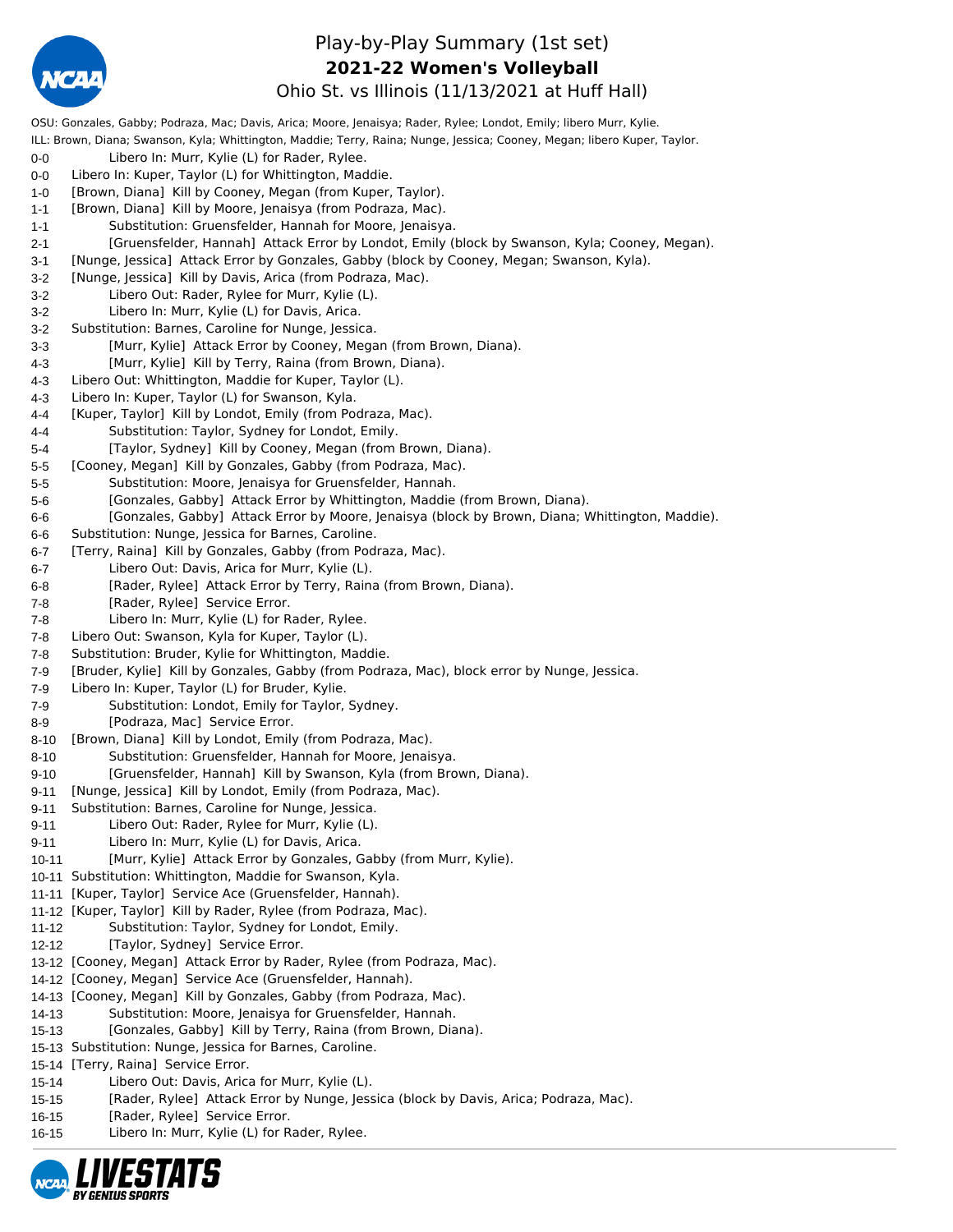

# Play-by-Play Summary (1st set) Ohio St. vs Illinois (11/13/2021 at Huff Hall) **2021-22 Women's Volleyball**

|           | 16-15 Libero Out: Bruder, Kylie for Kuper, Taylor (L).                                |
|-----------|---------------------------------------------------------------------------------------|
|           | 16-15 Substitution: Swanson, Kyla for Bruder, Kylie.                                  |
|           | 16-15 Substitution: Bruder, Kylie for Whittington, Maddie.                            |
|           | 16-16 [Bruder, Kylie] Kill by Davis, Arica (from Podraza, Mac).                       |
|           | 16-16 Libero In: Kuper, Taylor (L) for Bruder, Kylie.                                 |
| 16-16     | Substitution: Londot, Emily for Taylor, Sydney.                                       |
| $17 - 16$ | [Podraza, Mac] Kill by Nunge, Jessica (from Brown, Diana).                            |
|           | 18-16 [Brown, Diana] Kill by Nunge, Jessica (from Terry, Raina).                      |
|           | 19-16 [Brown, Diana] Kill by Cooney, Megan (from Brown, Diana).                       |
|           | Timeout Ohio St.                                                                      |
|           | 19-17 [Brown, Diana] Kill by Moore, Jenaisya (from Podraza, Mac).                     |
| 19-17     | Substitution: Gruensfelder, Hannah for Moore, Jenaisya.                               |
| $20 - 17$ | [Gruensfelder, Hannah] Kill by Cooney, Megan (from Brown, Diana).                     |
|           | 20-18 [Nunge, Jessica] Attack Error by Cooney, Megan (from Brown, Diana).             |
| 20-18     | Libero Out: Rader, Rylee for Murr, Kylie (L).                                         |
| 20-18     | Libero In: Murr, Kylie (L) for Davis, Arica.                                          |
|           | 20-18 Substitution: Barnes, Caroline for Nunge, Jessica.                              |
| $20 - 19$ | [Murr, Kylie] Attack Error by Terry, Raina (from Brown, Diana).                       |
| $21 - 19$ | [Murr, Kylie] Kill by Swanson, Kyla (from Brown, Diana).                              |
|           | 21-19 Substitution: Whittington, Maddie for Swanson, Kyla.                            |
|           | 21-20 [Kuper, Taylor] Kill by Londot, Emily (from Podraza, Mac).                      |
| $21 - 20$ | Substitution: Taylor, Sydney for Londot, Emily.                                       |
| $21 - 21$ | [Taylor, Sydney] Kill by Gonzales, Gabby (from Podraza, Mac).                         |
|           | Timeout Illinois                                                                      |
| $22 - 21$ | [Taylor, Sydney] Service Error.                                                       |
|           | 22-22 [Cooney, Megan] Kill by Gonzales, Gabby (from Podraza, Mac).                    |
| 22-22     | Substitution: Moore, Jenaisya for Gruensfelder, Hannah.                               |
| $22 - 23$ | [Gonzales, Gabby] Attack Error by Terry, Raina (block by Podraza, Mac; Rader, Rylee). |
| $22 - 24$ | [Gonzales, Gabby] Kill by Moore, Jenaisya (from Team).                                |
|           | Timeout Illinois                                                                      |
| 23-24     | [Gonzales, Gabby] Kill by Terry, Raina (from Brown, Diana).                           |
|           | 23-24 Substitution: Nunge, Jessica for Barnes, Caroline.                              |
|           | 24-24 [Terry, Raina] Kill by Nunge, Jessica (from Brown, Diana).                      |
|           | 24-25 [Terry, Raina] Kill by Gonzales, Gabby (from Podraza, Mac).                     |
| 24-25     | Libero Out: Davis, Arica for Murr, Kylie (L).                                         |
| $25 - 25$ | [Rader, Rylee] Service Error.                                                         |
| $25 - 25$ | Libero In: Murr, Kylie (L) for Rader, Rylee.                                          |
|           | 25-25 Libero Out: Bruder, Kylie for Kuper, Taylor (L).                                |
|           | 25-25 Substitution: Swanson, Kyla for Bruder, Kylie.                                  |
|           | 25-25 Substitution: Bruder, Kylie for Whittington, Maddie.                            |
| $25 - 25$ | Substitution: Londot, Emily for Taylor, Sydney.                                       |
|           | 25-26 [Bruder, Kylie] Kill by Londot, Emily (from Podraza, Mac).                      |
|           | 25-26 Libero In: Kuper, Taylor (L) for Bruder, Kylie.                                 |
|           |                                                                                       |

25-27 [Podraza, Mac] Attack Error by Swanson, Kyla (block by Moore, Jenaisya; Davis, Arica).

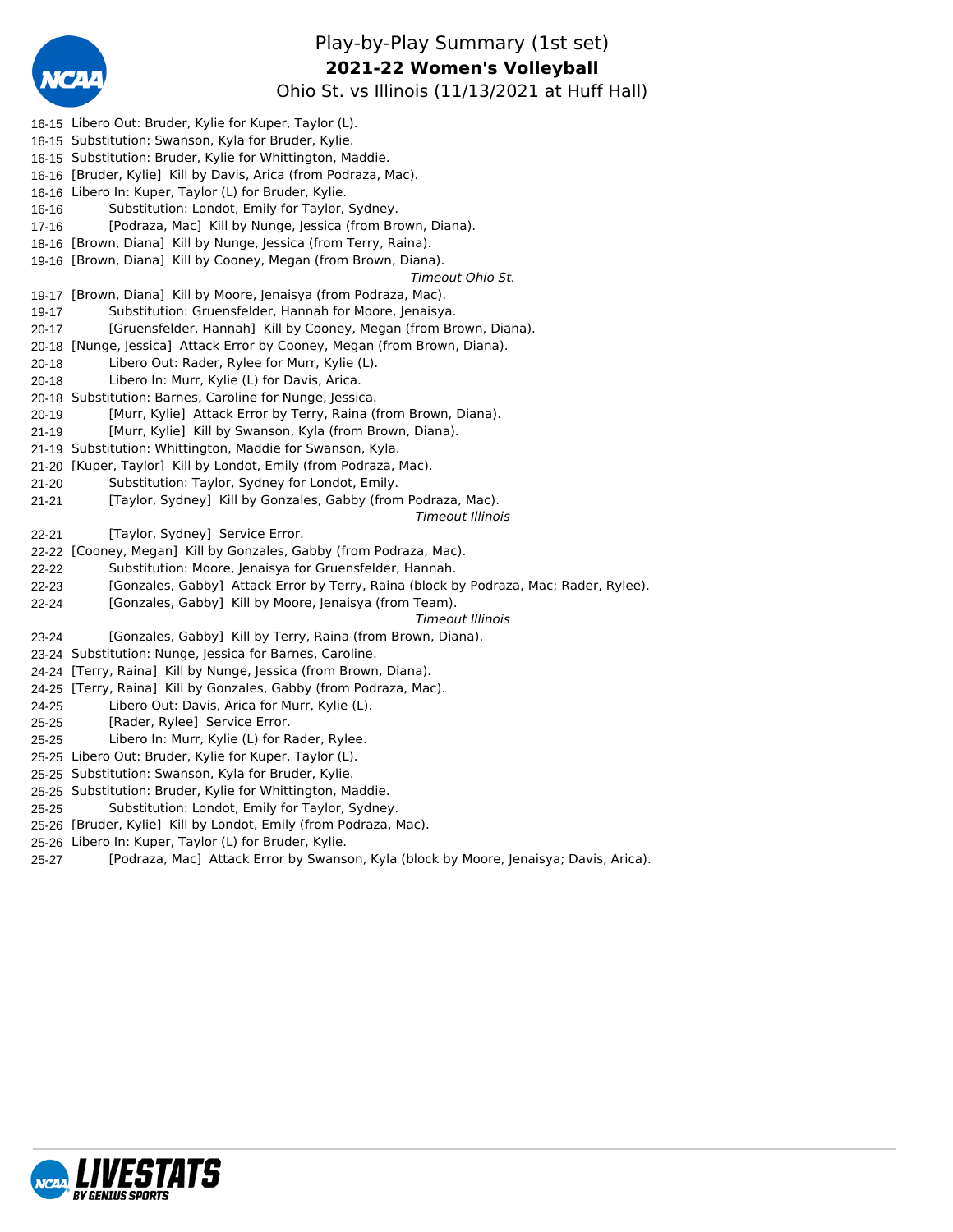

# Match Report - Set 1 **2021-22 Women's Volleyball** Ohio St. vs Illinois (11/13/2021 at Huff Hall)

|                                                  |                  |                |              | Attack         |            |                   |              | Set            |       |                |              | Serve          |              |                | Reception              |                          |                 | <b>Block</b>   |              |                          |        |
|--------------------------------------------------|------------------|----------------|--------------|----------------|------------|-------------------|--------------|----------------|-------|----------------|--------------|----------------|--------------|----------------|------------------------|--------------------------|-----------------|----------------|--------------|--------------------------|--------|
| ## Ohio St.                                      | 1 2 3 4 5<br>S   | K              |              | E TA           |            | Pct Ast Err TA    |              |                |       |                | Pct SA SE TA |                | Pct          |                | $0$ RE                 |                          | $Pct  $ Dig $ $ | BS BA BE       |              | BHE                      | Pts    |
| 6 Murr, Kylie<br>L                               | 1                |                |              |                | .000       |                   |              | 3              | .000  |                |              | 5              | 1.000        | 5              |                        | 1.000                    | 7               |                |              | $\cdot$                  | 0.0    |
| 7 Gruensfelder, Hannah<br>$\Box$                 |                  |                |              | 1              | .000       |                   |              | $\mathbf{1}$   | .000  |                |              | 3              | 1.000        | 3              | $\overline{2}$         | .600                     | 6               |                |              | ÷.                       | 0.0    |
| 8 Gonzales, Gabby<br>п                           | 1                | 7              | 2            | 14             | .357       |                   |              |                | .000  |                |              | 6              | 1.000        | 12             |                        | 1.000                    | 1               |                |              | $\cdot$                  | 7.0    |
| 10 Podraza, Mac<br>п                             |                  |                |              | $\mathbf{1}$   | .000       | 17                | $\sqrt{2}$   | 39             | .436  |                | $\mathbf{1}$ | 3              | .667         |                |                        | .000                     |                 | $\overline{2}$ |              | $\overline{a}$           | 1.0    |
| 11 Taylor, Sydney<br>□                           | 1                |                |              |                | .000       |                   |              | $\mathbf{1}$   | .000  |                | 2            | 4              | .500         | $\mathbf{r}$   |                        | .000                     | $\mathbf{1}$    |                |              | $\cdot$                  | 0.0    |
| 14 Davis, Arica                                  | 1                | $\overline{2}$ |              | 5              | .400       |                   |              |                | .000  |                |              |                | .000         |                |                        | .000                     | $\mathbf{1}$    | 2              |              | ÷,                       | 3.0    |
| 18 Moore, Jenaisya<br>П                          | 1                | 3              | 1            | 13             | .154       |                   |              | 1              | .000  |                |              |                | .000         | 3              | $\sim$                 | 1.000                    | 1               |                |              | $\overline{\phantom{a}}$ | 3.5    |
| 20 Rader, Rylee<br>п                             | 1                | $\mathbf{1}$   | $\mathbf{1}$ | 5              | .000       |                   |              |                | .000  |                | 3            | 5              | .400         |                |                        | .000                     |                 |                |              |                          | 1.5    |
| 22 Londot, Emily                                 | 1                | 5              |              | 7              | .571       |                   |              |                | .000  |                |              |                | .000         |                |                        | .000                     | 2               |                |              | $\cdot$                  | 5.0    |
| <b>TEAM</b>                                      |                  |                |              |                | .000       |                   |              |                | .000  |                |              |                | .000         |                |                        | .000                     |                 |                |              | $\cdot$                  | 0.0    |
| <b>Totals</b>                                    |                  | 3<br>18        | 5            | 46             | $.283 $ 17 |                   |              | 45             | .378  | $\cdot$        | 6            | 26             | .769         | 23             | $\overline{2}$         | .920 19                  |                 | 6              |              | $\cdot$                  | 21.0   |
|                                                  |                  |                |              |                |            |                   |              |                |       |                |              |                |              |                |                        |                          |                 |                |              |                          |        |
| <b>Attack By Set</b>                             |                  |                |              |                |            |                   |              |                |       |                |              |                |              |                |                        | <b>TOTAL TEAM BLOCKS</b> |                 |                |              | 3.0                      |        |
| K<br>Pct Sideout<br>Ε<br><b>TA</b><br>Set<br>Pct |                  |                |              |                |            | <b>SET SCORES</b> |              |                |       |                |              | 1              | $\mathbf{2}$ |                | 3                      |                          |                 |                |              | Team records:            |        |
| 18<br>5<br>18-26<br>46<br>69%<br>.283<br>1       |                  |                |              |                |            | Ohio St.          |              |                |       |                | (3)          | 27             | 25           | 25             |                        |                          |                 |                | $21-5, 11-5$ |                          |        |
| 5<br>$11 - 18$<br>11<br>32<br>61%<br>2<br>.188   |                  |                |              |                |            | <b>Illinois</b>   |              |                |       |                |              |                |              |                |                        |                          |                 |                |              |                          |        |
| 3<br>3<br>17<br>39<br>$17 - 24$<br>.359<br>70%   |                  |                |              |                |            |                   |              |                |       |                | (0)          | 25             | 18           | 23             |                        |                          |                 |                | 17-10, 9-7   |                          |        |
|                                                  |                  |                |              | Attack         |            |                   |              | Set            |       |                |              | Serve          |              |                |                        |                          |                 | <b>Block</b>   |              |                          |        |
| ## Illinois                                      | (1) 2 3 4 5<br>S | K              | E            | TA             |            | Pct Ast Err TA    |              |                |       |                | Pct SA SE TA |                | Pct          | $\mathbf 0$    | Reception<br><b>RE</b> |                          | $Pct  $ Dig $ $ | BS BA BE       |              | <b>BHE</b>               | Pts    |
| 3 Kuper, Taylor<br>L                             |                  |                |              |                | .000       | $\mathbf{1}$      |              | 1              | 1.000 | $\mathbf{1}$   |              | 4              | 1.000        | 10             | $\sim$                 | 1.000 10                 |                 |                |              |                          | 1.0    |
| 4 Bruder, Kylie<br>$\Box$                        |                  |                |              |                | .000       |                   |              |                | .000  |                |              | 3              | 1.000        |                |                        | .000                     | $\mathbf{1}$    |                |              |                          | 0.0    |
| 5 Brown, Diana                                   |                  |                |              |                | .000       | 10                |              | 35             | .286  |                |              | 6              | 1.000        |                |                        | .000                     | 2               |                |              | J.                       | 0.5    |
| 6 Swanson, Kyla<br>п                             | $\mathbf{1}$     | $\overline{2}$ |              | $\overline{4}$ | .250       |                   |              | $\mathbf{1}$   | .000  |                |              |                | .000         | $\mathbf{1}$   |                        | 1.000                    |                 | $\overline{2}$ |              |                          | 3.0    |
| 8 Whittington, Maddie<br>П                       | 1                |                |              | 3              | $-333$     |                   |              |                | .000  |                |              |                | .000         |                |                        | .000                     |                 |                |              | $\cdot$                  | 0.5    |
| 10 Barnes, Caroline<br>$\Box$                    |                  |                |              |                | .000       |                   | $\mathbf{r}$ | $\overline{2}$ | .000  |                |              |                | .000         | $\overline{4}$ |                        | 1.000                    | 2               |                |              | $\overline{\phantom{a}}$ | 0.0    |
| 12 Terry, Raina<br>■                             | 1                | 3              | 3            | 13             | .000       | 1                 |              | 2              | .500  |                |              | 4              | .750         |                |                        | .000                     | $\mathbf{1}$    |                |              | $\overline{\phantom{a}}$ | 3.0    |
| 14 Nunge, Jessica<br>п                           | $\mathbf{1}$     | 3              | 1            | 10             | .200       |                   |              |                | .000  |                |              | $\overline{4}$ | 1.000        |                |                        | .000                     | $\mathbf{1}$    |                | 1            | $\blacksquare$           | 3.0    |
| 15 Cooney, Megan                                 | 1                | 4              | 2            | 10             | .200       |                   |              |                | .000  | $\mathbf{1}$   |              | 5              | 1.000        | 5              |                        | 1.000                    | 3               | 2              |              |                          | 6.0    |
| <b>TEAM</b>                                      |                  |                |              |                |            |                   |              |                |       |                |              |                |              |                |                        |                          |                 |                |              | $\cdot$                  | $\sim$ |
| <b>Totals</b>                                    | 3                | 12             | 8            | 40             | .100       | 12                |              | 42             | .286  | $\overline{2}$ | $\mathbf 1$  | 26             | .962         | 20             |                        | $1.000$ 20               |                 | 6              | 1            |                          | 17.0   |

#### **Attack By Set**

 $\overline{a}$ 

|  |  |                      | Set K E TA Pct Sideout | Pct |
|--|--|----------------------|------------------------|-----|
|  |  |                      |                        | 65% |
|  |  |                      | 2 10 9 35 029 11-25    | 44% |
|  |  | 3 16 3 36 .361 16-24 |                        | 66% |
|  |  |                      |                        |     |

### TOTAL TEAM BLOCKS **3.0**

| Site: Champaign (Huff Hall)   |                                                                    |  |
|-------------------------------|--------------------------------------------------------------------|--|
| Date: 11/13/2021 Attend: 2441 | Time: 1:41                                                         |  |
|                               | Referees: William Stanley, Charles Fleet, Andy Martin, Jeff Morris |  |

|              |          |     | Total |
|--------------|----------|-----|-------|
| Tie Scores   | $13 -$   | - 6 | 26    |
| Lead changes | $\sim$ 3 |     |       |

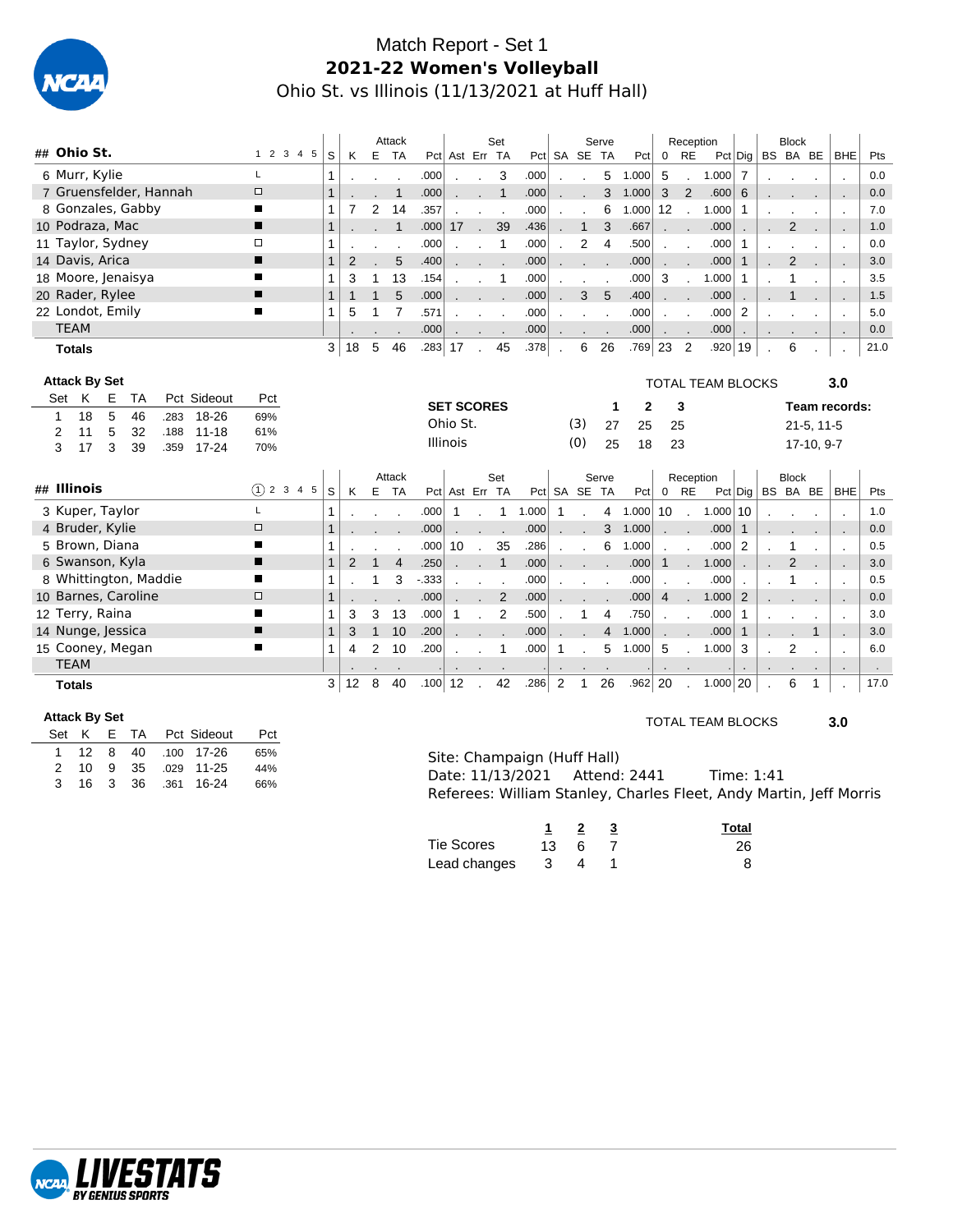

## Play-by-Play Summary (2nd set) **2021-22 Women's Volleyball**

Ohio St. vs Illinois (11/13/2021 at Huff Hall)

OSU: Gruensfelder, Hannah; Gonzales, Gabby; Podraza, Mac; Davis, Arica; Rader, Rylee; Londot, Emily; libero Murr, Kylie. ILL: Brown, Diana; Swanson, Kyla; Whittington, Maddie; Terry, Raina; Nunge, Jessica; Cooney, Megan; libero Kuper, Taylor. 0-0 Libero In: Kuper, Taylor (L) for Whittington, Maddie. 0-0 Libero In: Murr, Kylie (L) for Rader, Rylee. 0-1 [Gruensfelder, Hannah] Kill by Davis, Arica (from Podraza, Mac). 1-1 [Gruensfelder, Hannah] Kill by Swanson, Kyla (from Brown, Diana). 2-1 [Nunge, Jessica] Attack Error by Davis, Arica (block by Swanson, Kyla; Cooney, Megan). 2-2 [Nunge, Jessica] Attack Error by Cooney, Megan (from Team). 2-2 Libero Out: Rader, Rylee for Murr, Kylie (L). 2-2 Libero In: Murr, Kylie (L) for Davis, Arica. 2-2 Substitution: Barnes, Caroline for Nunge, Jessica. 2-3 [Murr, Kylie] Service Ace (Barnes, Caroline). 3-3 [Murr, Kylie] Kill by Cooney, Megan (from Brown, Diana). 3-3 Libero Out: Whittington, Maddie for Kuper, Taylor (L). 3-3 Libero In: Kuper, Taylor (L) for Swanson, Kyla. 4-3 [Kuper, Taylor] Kill by Cooney, Megan (from Team). 4-4 [Kuper, Taylor] Kill by Londot, Emily (from Murr, Kylie). 4-4 Substitution: Taylor, Sydney for Londot, Emily. 5-4 [Taylor, Sydney] Attack Error by Gonzales, Gabby (block by Whittington, Maddie; Cooney, Megan). 5-5 [Cooney, Megan] Attack Error by Cooney, Megan (from Brown, Diana). 5-5 Substitution: Moore, Jenaisya for Gruensfelder, Hannah. 6-5 [Gonzales, Gabby] Kill by Whittington, Maddie (from Brown, Diana). 6-5 Substitution: Nunge, Jessica for Barnes, Caroline. 6-6 [Terry, Raina] Service Error. 6-6 Libero Out: Davis, Arica for Murr, Kylie (L). 6-7 [Rader, Rylee] Ball Handling Error by Terry, Raina. 6-8 [Rader, Rylee] Kill by Moore, Jenaisya (from Podraza, Mac). 7-8 [Rader, Rylee] Kill by Nunge, Jessica (from Brown, Diana). 7-8 Libero In: Murr, Kylie (L) for Rader, Rylee. 7-8 Substitution: Bruder, Kylie for Whittington, Maddie. 7-8 Libero Out: Swanson, Kyla for Kuper, Taylor (L). 7-9 [Bruder, Kylie] Attack Error by Nunge, Jessica (from Team). 7-9 Libero In: Kuper, Taylor (L) for Bruder, Kylie. 7-9 Substitution: Londot, Emily for Taylor, Sydney. 7-10 [Podraza, Mac] Attack Error by Terry, Raina (block by Moore, Jenaisya; Davis, Arica; Londot, Emily). 7-11 [Podraza, Mac] Kill by Moore, Jenaisya (from Londot, Emily). *Timeout Illinois* 8-11 [Podraza, Mac] Kill by Terry, Raina (from Brown, Diana). 8-12 [Brown, Diana] Kill by Londot, Emily (from Podraza, Mac). 8-12 Substitution: Gruensfelder, Hannah for Moore, Jenaisya. 9-12 [Gruensfelder, Hannah] Service Error. 9-13 [Nunge, Jessica] Attack Error by Terry, Raina (block by Davis, Arica; Londot, Emily). 9-13 Substitution: Barnes, Caroline for Nunge, Jessica. 9-13 Libero Out: Rader, Rylee for Murr, Kylie (L). 9-13 Libero In: Murr, Kylie (L) for Davis, Arica. 9-14 [Murr, Kylie] Attack Error by Terry, Raina (block by Rader, Rylee; Londot, Emily). 9-15 [Murr, Kylie] Kill by Rader, Rylee (from Podraza, Mac). 9-16 [Murr, Kylie] Kill by Rader, Rylee (from Podraza, Mac). *Timeout Illinois* 10-16 [Murr, Kylie] Kill by Swanson, Kyla (from Brown, Diana). 10-16 Substitution: Whittington, Maddie for Swanson, Kyla. 11-16 [Kuper, Taylor] Attack Error by Rader, Rylee (block by Whittington, Maddie). 11-17 [Kuper, Taylor] Kill by Rader, Rylee (from Podraza, Mac). 11-17 Substitution: Taylor, Sydney for Londot, Emily. 11-18 [Taylor, Sydney] Attack Error by Whittington, Maddie (from Brown, Diana). 11-19 [Taylor, Sydney] Attack Error by Whittington, Maddie (from Brown, Diana). 11-20 [Taylor, Sydney] Kill by Rader, Rylee (from Podraza, Mac). 12-20 [Taylor, Sydney] Kill by Cooney, Megan (from Brown, Diana). 12-21 [Cooney, Megan] Service Error. 12-21 Substitution: Moore, Jenaisya for Gruensfelder, Hannah.

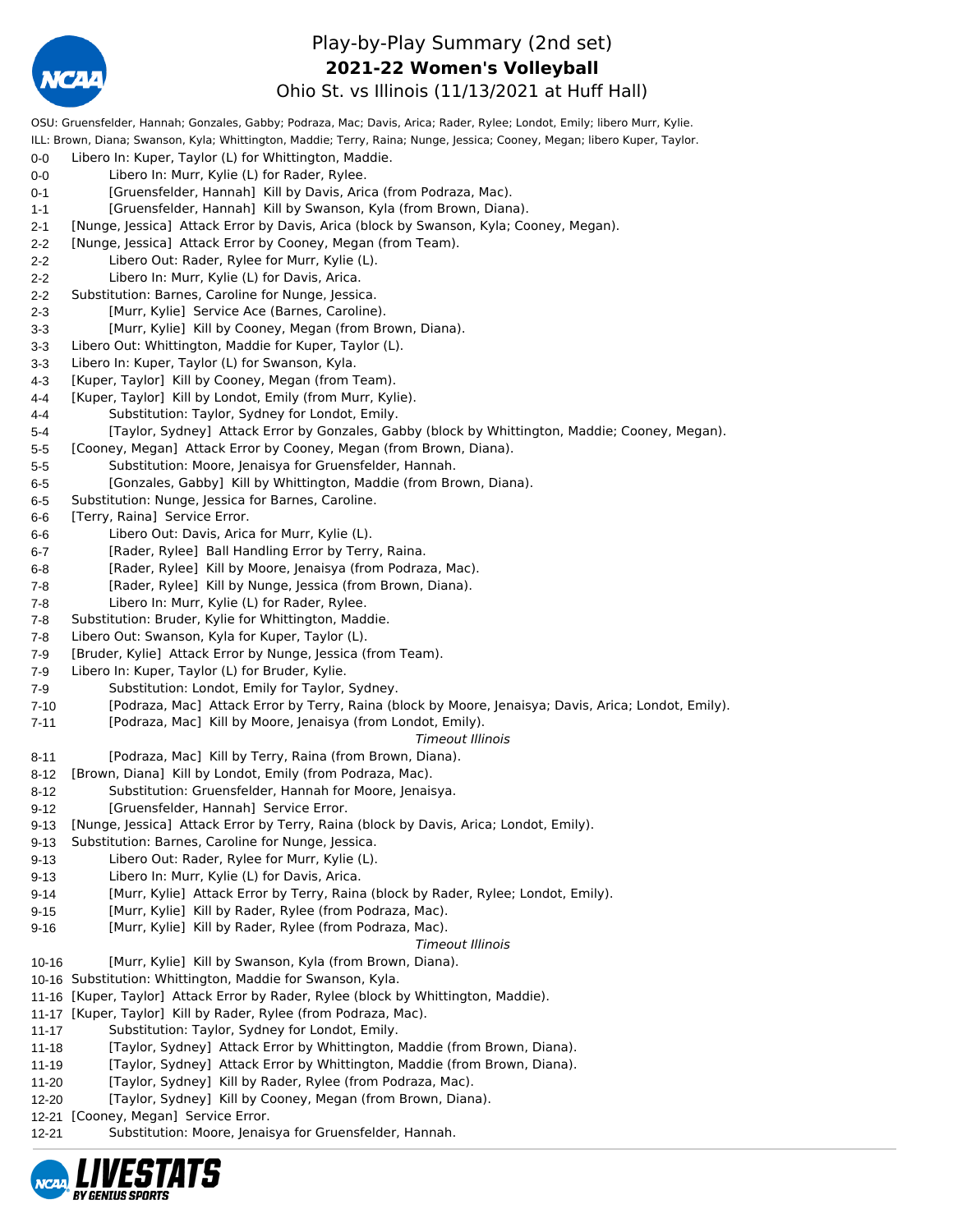

## Play-by-Play Summary (2nd set) Ohio St. vs Illinois (11/13/2021 at Huff Hall) **2021-22 Women's Volleyball**

- 12-22 [Gonzales, Gabby] Attack Error by Terry, Raina (from Brown, Diana).
- 12-23 [Gonzales, Gabby] Service Ace (Barnes, Caroline).
- 13-23 [Gonzales, Gabby] Service Error.
- 13-23 Substitution: Nunge, Jessica for Barnes, Caroline.
- 14-23 [Terry, Raina] Service Ace (Murr, Kylie).
- 14-24 [Terry, Raina] Kill by Podraza, Mac (from Team).
- 14-24 Libero Out: Davis, Arica for Murr, Kylie (L).
- 15-24 [Rader, Rylee] Kill by Nunge, Jessica (from Team).
- 15-24 Libero Out: Bruder, Kylie for Kuper, Taylor (L).
- 15-24 Libero In: Kuper, Taylor (L) for Whittington, Maddie.
- 15-24 Libero Out: Whittington, Maddie for Kuper, Taylor (L).
- 15-24 Substitution: Swanson, Kyla for Whittington, Maddie.
- 15-24 Libero In: Murr, Kylie (L) for Rader, Rylee.
- 16-24 [Bruder, Kylie] Attack Error by Davis, Arica (from Podraza, Mac).
- 17-24 [Bruder, Kylie] Kill by Nunge, Jessica (from Brown, Diana).
- 17-24 Substitution: Londot, Emily for Taylor, Sydney.
- 18-24 [Bruder, Kylie] Attack Error by Davis, Arica (from Podraza, Mac).
- 18-25 [Bruder, Kylie] Kill by Moore, Jenaisya (from Podraza, Mac).

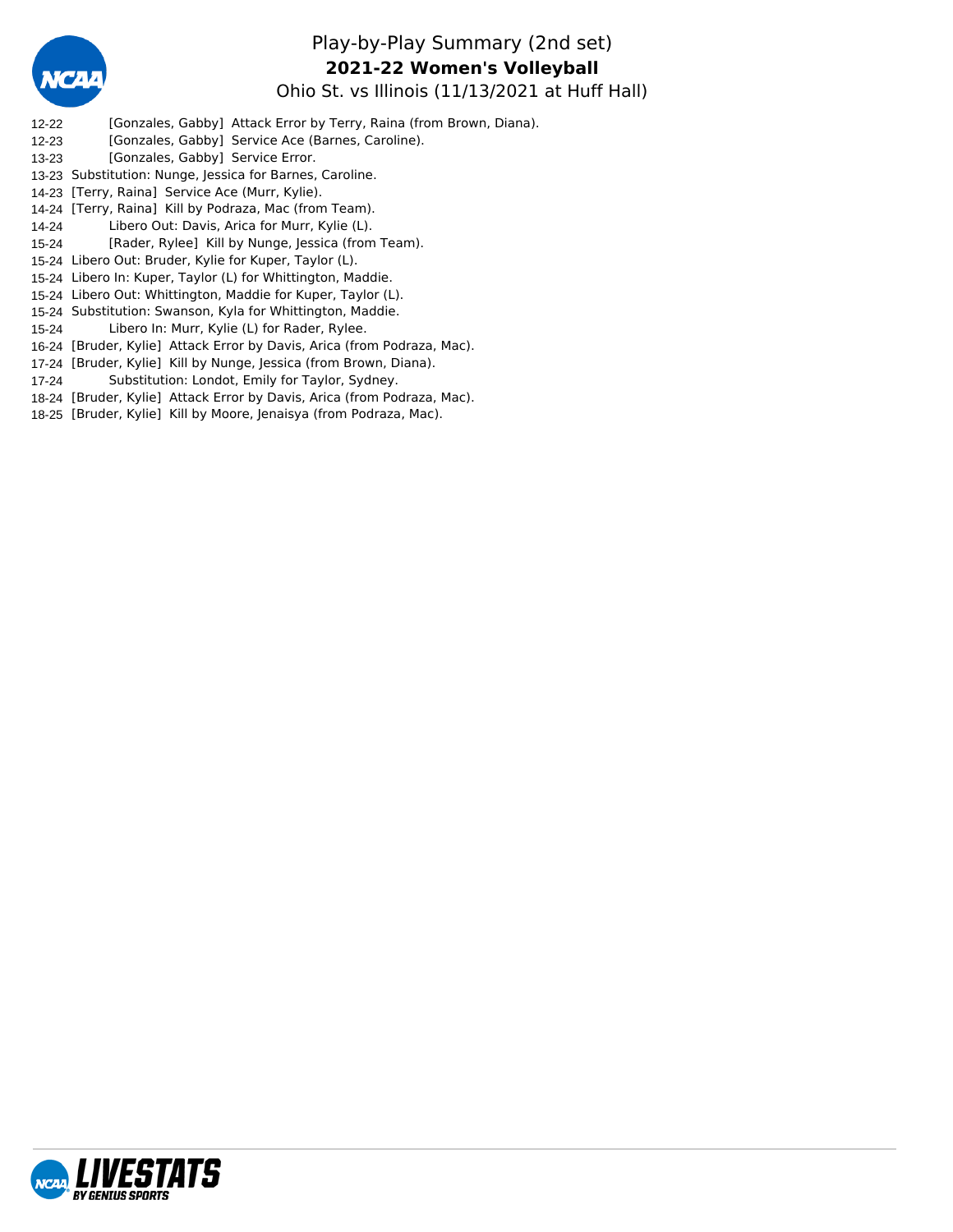

# Match Report - Set 2 **2021-22 Women's Volleyball** Ohio St. vs Illinois (11/13/2021 at Huff Hall)

|                                                  |              |                |                | Attack         |          |                   |                | Set          |       |                |                | Serve          |              |               | Reception                |                          |                |              | <b>Block</b>          |              |                            |      |
|--------------------------------------------------|--------------|----------------|----------------|----------------|----------|-------------------|----------------|--------------|-------|----------------|----------------|----------------|--------------|---------------|--------------------------|--------------------------|----------------|--------------|-----------------------|--------------|----------------------------|------|
| ## Ohio St.<br>1(2)345                           | S            | K              |                | E TA           |          | Pct Ast Err TA    |                |              |       |                | Pct SA SE TA   |                | Pct          | 0 RE          |                          |                          |                |              | $Pct $ Dig   BS BA BE |              | BHE                        | Pts  |
| 6 Murr, Kylie<br>L                               | 1            |                |                |                | .000     | 1                 |                | 3            | .333  | 1              |                | 6              | 1.000        | $\mathbf{1}$  | $\mathbf 1$              | .500                     | 6              |              |                       |              | $\blacksquare$             | 1.0  |
| 7 Gruensfelder, Hannah<br>п                      | 1            |                |                |                | .000     |                   |                |              | .000  |                | 1              | 3              | .667         |               |                          | .000                     | 3              |              |                       |              | ÷.                         | 0.0  |
| 8 Gonzales, Gabby<br>∎                           | 1            |                | 1              | 8              | $-125$   |                   |                |              | .000  | 1              | 1              | 4              | .750         | 9             |                          | 1.000                    | 1              |              |                       |              | $\blacksquare$             | 1.0  |
| 10 Podraza, Mac<br>▬                             | $\mathbf{1}$ | $\mathbf 1$    |                | $\overline{2}$ | .500     | 8                 | $\sim$         | 26           | .308  |                |                | 3              | 1.000        | $\sim$ $\sim$ |                          | .000                     | 2              |              |                       |              | $\blacksquare$             | 1.0  |
| $\Box$<br>11 Taylor, Sydney                      | 1            |                |                |                | .000     |                   | $\blacksquare$ |              | .000  |                |                | 5              | 1.000        |               |                          | .000                     |                |              |                       |              | $\mathbf{r}$               | 0.0  |
| 14 Davis, Arica<br>■                             | $\mathbf{1}$ | $\mathbf{1}$   | 3              | $\overline{4}$ | $-0.500$ |                   |                |              | .000  |                |                |                | .000         |               |                          | .000                     | $\mathbf{1}$   |              | 2                     |              | $\mathcal{L}_{\mathbf{r}}$ | 2.0  |
| 18 Moore, Jenaisya<br>$\Box$                     | 1            | 3              |                | 4              | .750     |                   |                |              | .000  |                |                |                | .000         | 4             |                          | 1.000                    | 1              |              | 1                     |              | $\blacksquare$             | 3.5  |
| 20 Rader, Rylee<br>п                             | $\mathbf{1}$ | $\overline{4}$ | $\mathbf{1}$   | 8              | .375     |                   | ÷.             |              | .000  |                |                | $\overline{4}$ | 1.000        | $\mathbf{1}$  | $\overline{a}$           | 1.000                    | $\overline{2}$ |              |                       |              |                            | 4.5  |
| 22 Londot, Emily<br>■                            | 1            | 2              |                | 6              | .333     | 1                 |                | $\mathbf{1}$ | 1.000 |                |                |                | .000         |               |                          | .000                     |                |              | 3                     |              | $\mathcal{L}_{\mathbf{z}}$ | 3.5  |
| <b>TEAM</b>                                      |              |                |                |                | .000     |                   |                |              | .000  |                |                |                | .000         |               |                          | .000                     |                |              |                       |              | $\blacksquare$             | 0.0  |
| <b>Totals</b>                                    | 3            | 11             | 5              | 32             | .188     | 10                |                | 30           | .333  | $\overline{2}$ | 2              | 25             | .920         | 15            | $\overline{\phantom{0}}$ | $.938 \,   \, 16$        |                | $\cdot$      | 7                     |              | $\blacksquare$             | 16.5 |
|                                                  |              |                |                |                |          |                   |                |              |       |                |                |                |              |               |                          |                          |                |              |                       |              |                            |      |
| <b>Attack By Set</b>                             |              |                |                |                |          |                   |                |              |       |                |                |                |              |               |                          | <b>TOTAL TEAM BLOCKS</b> |                |              |                       |              | 3.5                        |      |
| K<br>Е<br>Pct Sideout<br>Set<br><b>TA</b><br>Pct |              |                |                |                |          | <b>SET SCORES</b> |                |              |       |                |                | 1              | $\mathbf{2}$ |               | 3                        |                          |                |              |                       |              | Team records:              |      |
| 5<br>18<br>18-26<br>46<br>.283<br>69%<br>1       |              |                |                |                |          | Ohio St.          |                |              |       |                | (3)            | 27             | 25           | 25            |                          |                          |                |              |                       | $21-5, 11-5$ |                            |      |
| 5<br>11<br>32<br>$11 - 18$<br>61%<br>2<br>.188   |              |                |                |                |          | <b>Illinois</b>   |                |              |       |                | (0)            | 25             | 18           |               |                          |                          |                |              |                       |              |                            |      |
| 3<br>17<br>3<br>39<br>$17 - 24$<br>70%<br>.359   |              |                |                |                |          |                   |                |              |       |                |                |                |              | 23            |                          |                          |                |              |                       | 17-10, 9-7   |                            |      |
|                                                  |              |                |                | Attack         |          |                   |                | Set          |       |                |                | Serve          |              |               | Reception                |                          |                |              | <b>Block</b>          |              |                            |      |
| ## Illinois<br>$(1)$ 2 3 4 5                     | S            | K              | Е              | <b>TA</b>      |          | Pct Ast Err TA    |                |              |       | $Pct$ SA       | <b>SE</b>      | <b>TA</b>      | Pct          | 0             | <b>RE</b>                | $Pct  $ Dig              |                |              | BS BA BE              |              | <b>BHE</b>                 | Pts  |
| 3 Kuper, Taylor<br>L                             | 1            |                |                |                | .000     |                   | $\cdot$        | 4            | .000  |                |                | 4              | 1.000        | 6             | $\mathbf{r}$             | 1.000                    | 3              |              |                       |              | $\blacksquare$             | 0.0  |
| 4 Bruder, Kylie<br>$\Box$                        | 1            |                |                |                | .000     |                   | ۰              | $\mathbf{1}$ | .000  |                |                | 5              | 1.000        |               | ÷                        | .000                     |                |              |                       |              |                            | 0.0  |
| 5 Brown, Diana<br>п                              | 1            |                |                | 1              | .000     | 8                 | $\sim$         | 22           | .364  |                |                | 1              | 1.000        |               |                          | .000                     | 4              |              |                       |              | $\mathcal{L}_{\mathbf{z}}$ | 0.0  |
| 6 Swanson, Kyla<br>▬                             | $\mathbf{1}$ | $\overline{2}$ |                | $\overline{4}$ | .500     |                   |                | $\sim$       | .000  |                |                |                | .000         |               |                          | .000                     |                |              | 1                     |              | ÷.                         | 2.5  |
| 8 Whittington, Maddie<br>п                       | 1            | 1              | $\overline{2}$ | 3              | $-333$   |                   |                |              | .000  |                |                |                | .000         |               |                          | .000                     |                | 1            |                       |              | $\blacksquare$             | 2.5  |
| 10 Barnes, Caroline<br>$\Box$                    | $\mathbf{1}$ |                |                |                | .000     |                   | $\mathbf{r}$   | $\mathbf{1}$ | .000  |                |                |                | .000         | 11            | 2                        | .846                     | $\mathbf{1}$   |              |                       |              |                            | 0.0  |
| 12 Terry, Raina<br>п                             | 1            | 1              | 4              | 10             | $-.300$  |                   |                | 3            | .000  |                |                | 3              | .667         |               |                          | .000                     | 4              |              |                       |              | $\mathbf{1}$               | 2.0  |
| 14 Nunge, Jessica<br>п                           | $\mathbf{1}$ | 3              | $\mathbf{1}$   | 8              | .250     |                   |                |              | .000  |                |                | 3              | 1.000        | $\mathbf{1}$  |                          | 1.000                    | 2              |              |                       |              | $\overline{\phantom{a}}$   | 3.0  |
| 15 Cooney, Megan                                 | $\mathbf{1}$ | 3              | 2              | 9              | .111     |                   |                | 1            | .000  |                | 1              | $\overline{2}$ | .500         | 3             |                          | 1.000                    | $\overline{1}$ |              | $\overline{2}$        |              | $\cdot$                    | 4.0  |
| <b>TEAM</b>                                      |              |                |                |                | .000     |                   |                |              | .000  |                |                |                | .000         |               |                          | .000                     |                |              |                       |              | $\blacksquare$             | 0.0  |
| <b>Totals</b>                                    | 3            | 10             | 9              | 35             | .029     | 8                 |                | 32           | .250  | 1              | $\overline{2}$ | 18             | .889         | 21            | 2                        | $.913 \mid 15$           |                | $\mathbf{1}$ | 4                     |              | $\mathbf{1}$               | 14.0 |

#### **Attack By Set**

|  |  |  | Set K E TA Pct Sideout        | Pct |
|--|--|--|-------------------------------|-----|
|  |  |  | 1   12   8   40   100   17-26 | 65% |
|  |  |  | 2 10 9 35 .029 11-25          | 44% |
|  |  |  | 3 16 3 36 361 16-24           | 66% |

#### TOTAL TEAM BLOCKS **3.0**

| Site: Champaign (Huff Hall)   |                                                                    |  |
|-------------------------------|--------------------------------------------------------------------|--|
| Date: 11/13/2021 Attend: 2441 | Time: 1:41                                                         |  |
|                               | Referees: William Stanley, Charles Fleet, Andy Martin, Jeff Morris |  |

|                 |              | -2 | Total |
|-----------------|--------------|----|-------|
| Tie Scores      | $13 \quad 6$ |    | 26    |
| Lead changes  3 |              |    |       |

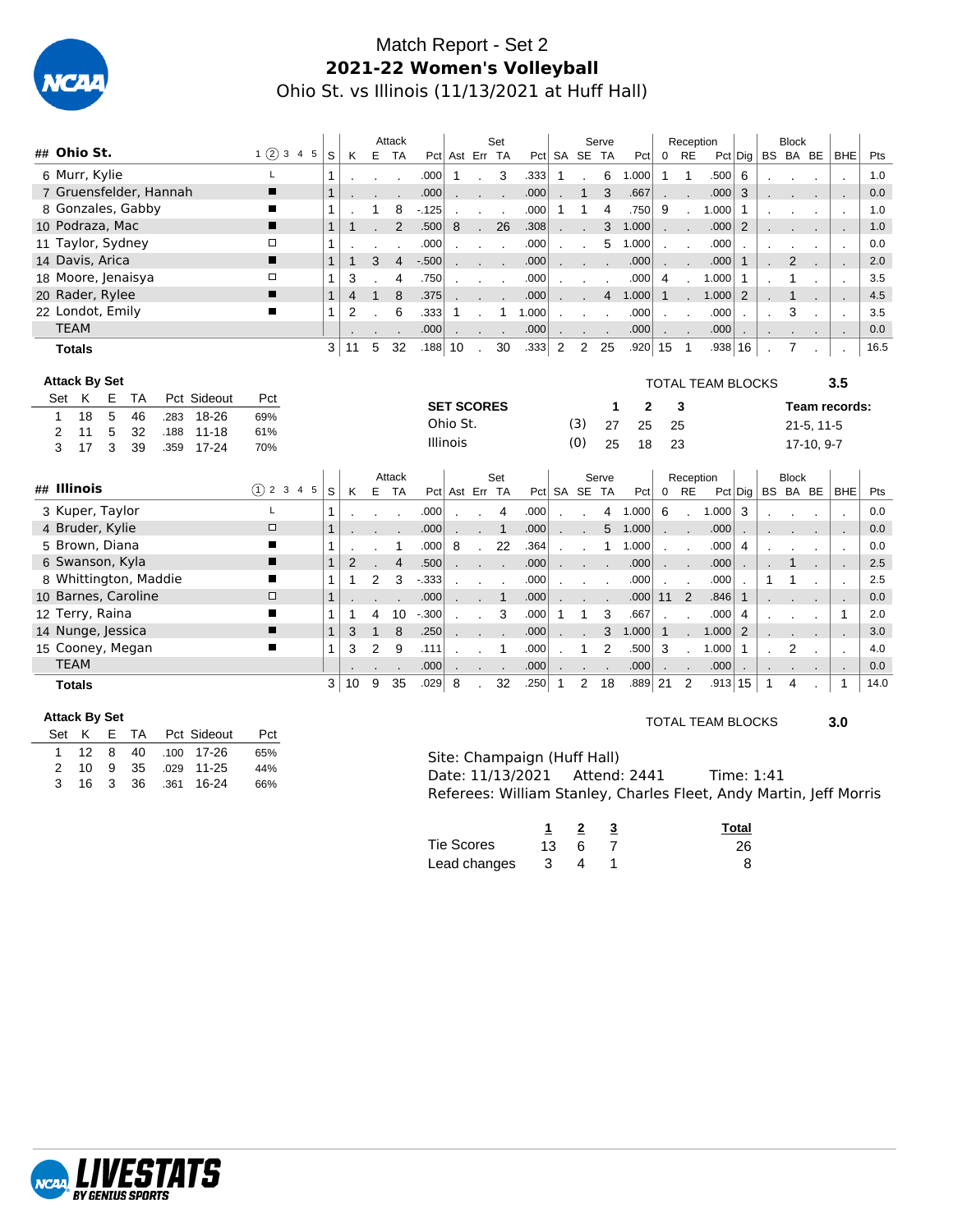

## Play-by-Play Summary (3rd set) **2021-22 Women's Volleyball**

Ohio St. vs Illinois (11/13/2021 at Huff Hall)

OSU: Gruensfelder, Hannah; Gonzales, Gabby; Podraza, Mac; Davis, Arica; Rader, Rylee; Londot, Emily; libero Murr, Kylie. ILL: Brown, Diana; Swanson, Kyla; Whittington, Maddie; Terry, Raina; Nunge, Jessica; Cooney, Megan; libero Kuper, Taylor. 0-0 Libero In: Murr, Kylie (L) for Rader, Rylee. 0-0 Libero In: Kuper, Taylor (L) for Whittington, Maddie. 1-0 [Brown, Diana] Kill by Swanson, Kyla (from Brown, Diana). 2-0 [Brown, Diana] Service Ace (Gonzales, Gabby). 2-1 [Brown, Diana] Kill by Londot, Emily (from Podraza, Mac). 2-1 Libero Out: Rader, Rylee for Murr, Kylie (L). 2-1 Libero In: Murr, Kylie (L) for Davis, Arica. 3-1 [Murr, Kylie] Kill by Swanson, Kyla (from Brown, Diana). 4-1 [Nunge, Jessica] Kill by Terry, Raina (from Brown, Diana). 4-2 [Nunge, Jessica] Kill by Rader, Rylee (from Podraza, Mac). 4-2 Substitution: Taylor, Sydney for Londot, Emily. 4-2 Substitution: Barnes, Caroline for Nunge, Jessica. 5-2 [Taylor, Sydney] Kill by Cooney, Megan (from Brown, Diana). 5-2 Libero Out: Whittington, Maddie for Kuper, Taylor (L). 5-2 Libero In: Kuper, Taylor (L) for Swanson, Kyla. 5-3 [Kuper, Taylor] Kill by Gonzales, Gabby (from Podraza, Mac). 5-3 Substitution: Moore, Jenaisya for Gruensfelder, Hannah. 5-4 [Gonzales, Gabby] Attack Error by Cooney, Megan (block by Moore, Jenaisya; Rader, Rylee). 6-4 [Gonzales, Gabby] Kill by Whittington, Maddie (from Brown, Diana). 6-5 [Brown, Diana] Kill by Moore, Jenaisya (from Gonzales, Gabby). 6-5 Libero Out: Davis, Arica for Murr, Kylie (L). 6-6 [Rader, Rylee] Attack Error by Terry, Raina (block by Podraza, Mac; Davis, Arica). 7-6 [Rader, Rylee] Kill by Terry, Raina (from Brown, Diana). 7-6 Substitution: Nunge, Jessica for Barnes, Caroline. 7-6 Libero In: Murr, Kylie (L) for Rader, Rylee. 8-6 [Terry, Raina] Attack Error by Moore, Jenaisya (block by Brown, Diana; Whittington, Maddie). 8-7 [Terry, Raina] Kill by Gonzales, Gabby (from Podraza, Mac). 8-7 Substitution: Londot, Emily for Taylor, Sydney. 9-7 [Podraza, Mac] Service Error. 9-7 Substitution: Bruder, Kylie for Whittington, Maddie. 9-7 Libero Out: Swanson, Kyla for Kuper, Taylor (L). 9-8 [Bruder, Kylie] Kill by Londot, Emily (from Podraza, Mac). 9-8 Libero In: Kuper, Taylor (L) for Bruder, Kylie. 9-8 Substitution: Gruensfelder, Hannah for Moore, Jenaisya. 9-9 [Gruensfelder, Hannah] Attack Error by Nunge, Jessica (block by Davis, Arica; Londot, Emily). 10-9 [Gruensfelder, Hannah] Kill by Swanson, Kyla (from Brown, Diana). 10-10 [Brown, Diana] Kill by Davis, Arica (from Podraza, Mac). 10-10 Libero Out: Rader, Rylee for Murr, Kylie (L). 10-10 Libero In: Murr, Kylie (L) for Davis, Arica. 11-10 [Murr, Kylie] Service Error. 12-10 [Nunge, Jessica] Kill by Cooney, Megan (from Kuper, Taylor). 12-11 [Nunge, Jessica] Service Error. 12-11 Substitution: Taylor, Sydney for Londot, Emily. 12-11 Substitution: Barnes, Caroline for Nunge, Jessica. 13-11 [Taylor, Sydney] Kill by Terry, Raina (from Brown, Diana). 13-11 Substitution: Whittington, Maddie for Swanson, Kyla. 13-12 [Kuper, Taylor] Service Error. 13-12 Substitution: Moore, Jenaisya for Gruensfelder, Hannah. 13-13 [Gonzales, Gabby] Service Ace (Barnes, Caroline). 14-13 [Gonzales, Gabby] Attack Error by Podraza, Mac (from Gonzales, Gabby). 15-13 [Cooney, Megan] Kill by Terry, Raina (from Brown, Diana). 15-14 [Cooney, Megan] Service Error. 15-14 Libero Out: Davis, Arica for Murr, Kylie (L). 16-14 [Rader, Rylee] Kill by Terry, Raina (from Barnes, Caroline). 16-14 Substitution: Nunge, Jessica for Barnes, Caroline. 16-14 Libero In: Murr, Kylie (L) for Rader, Rylee. 17-14 [Terry, Raina] Attack Error by Moore, Jenaisya (block by Brown, Diana; Whittington, Maddie). 17-14 Substitution: Londot, Emily for Taylor, Sydney.

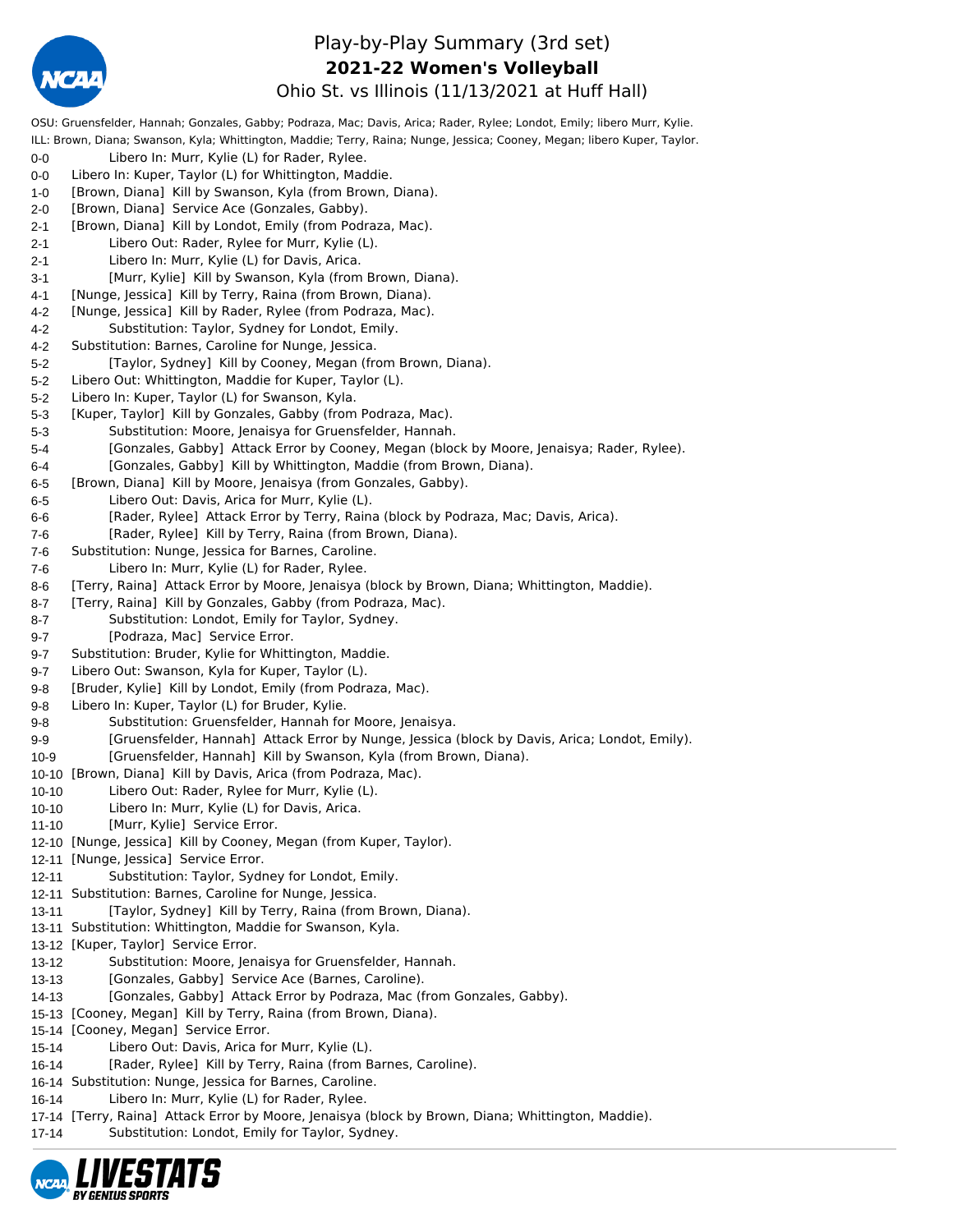

## Play-by-Play Summary (3rd set) Ohio St. vs Illinois (11/13/2021 at Huff Hall) **2021-22 Women's Volleyball**

17-15 [Terry, Raina] Kill by Londot, Emily (from Podraza, Mac). 18-15 [Podraza, Mac] Kill by Nunge, Jessica (from Kuper, Taylor). 18-15 Libero Out: Bruder, Kylie for Kuper, Taylor (L). 18-15 Libero In: Kuper, Taylor (L) for Whittington, Maddie. 18-15 Libero Out: Whittington, Maddie for Kuper, Taylor (L). 18-15 Substitution: Swanson, Kyla for Whittington, Maddie. 18-16 [Bruder, Kylie] Kill by Londot, Emily (from Podraza, Mac). 18-16 Substitution: Gruensfelder, Hannah for Moore, Jenaisya. 18-16 Libero In: Kuper, Taylor (L) for Bruder, Kylie. 19-16 [Gruensfelder, Hannah] Kill by Nunge, Jessica (from Brown, Diana). 19-17 [Brown, Diana] Kill by Londot, Emily (from Podraza, Mac). 19-17 Libero Out: Rader, Rylee for Murr, Kylie (L). 19-17 Libero In: Murr, Kylie (L) for Davis, Arica. 19-18 [Murr, Kylie] Bad Set by Brown, Diana. 20-18 [Murr, Kylie] Kill by Cooney, Megan (from Brown, Diana). 20-19 [Nunge, Jessica] Kill by Londot, Emily (from Podraza, Mac). 20-19 Substitution: Barnes, Caroline for Nunge, Jessica. 20-20 [Londot, Emily] Kill by Gonzales, Gabby (from Podraza, Mac). 20-21 [Londot, Emily] Kill by Londot, Emily (from Podraza, Mac). 21-21 [Londot, Emily] Kill by Cooney, Megan (from Kuper, Taylor). 21-21 Substitution: Whittington, Maddie for Swanson, Kyla. 21-22 [Kuper, Taylor] Kill by Gonzales, Gabby (from Podraza, Mac). 21-22 Substitution: Moore, Jenaisya for Gruensfelder, Hannah. 22-22 [Gonzales, Gabby] Service Error. 22-23 [Cooney, Megan] Kill by Rader, Rylee (from Podraza, Mac). 22-23 Libero Out: Davis, Arica for Murr, Kylie (L). 22-24 [Rader, Rylee] Kill by Podraza, Mac (from Team). 23-24 [Rader, Rylee] Kill by Whittington, Maddie (from Team). 23-24 Libero In: Murr, Kylie (L) for Rader, Rylee.

23-24 Substitution: Nunge, Jessica for Barnes, Caroline.

23-25 [Terry, Raina] Kill by Moore, Jenaisya (from Podraza, Mac).

Illinois 0, Ohio St. 3

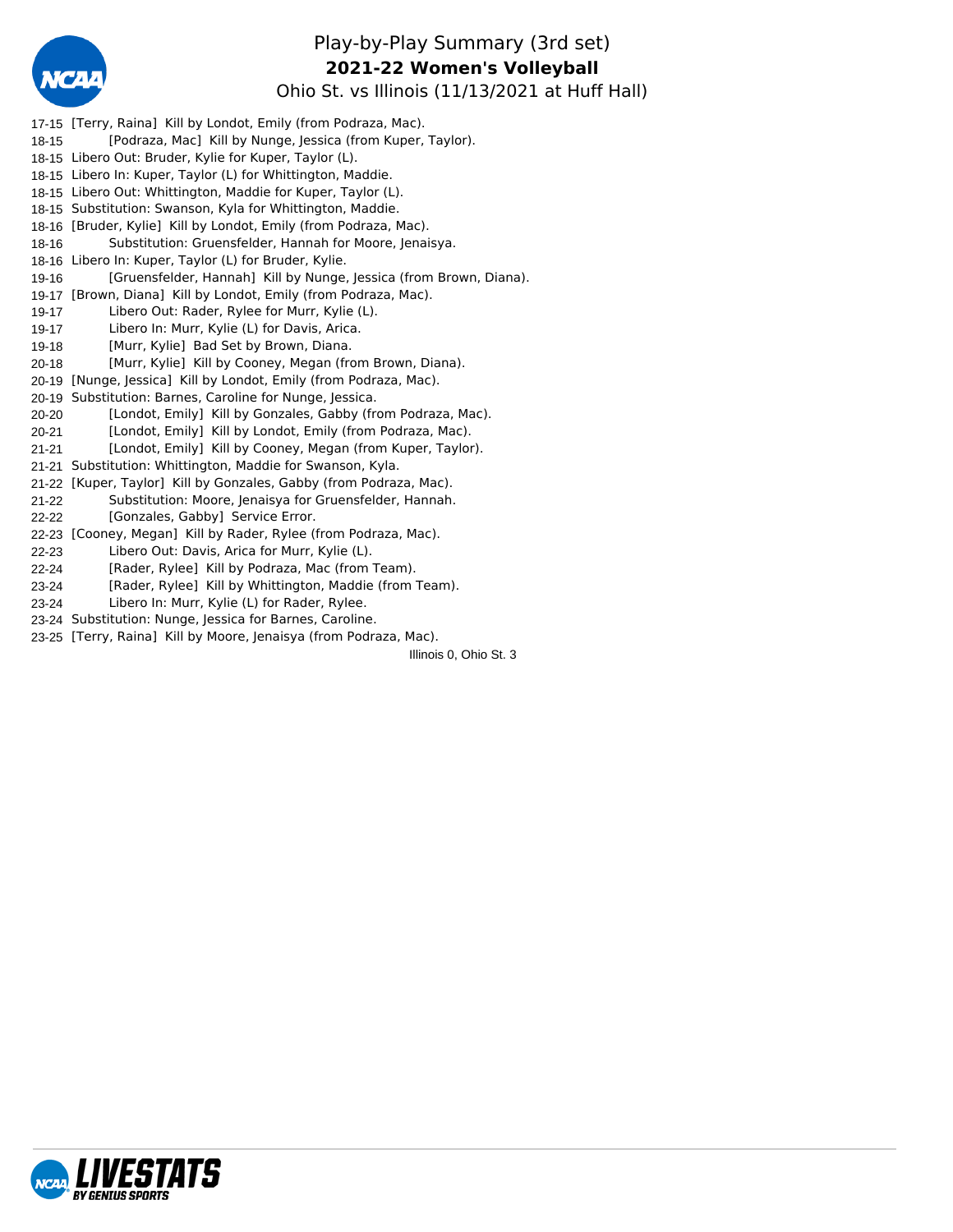

# Match Report - Set 3 **2021-22 Women's Volleyball** Ohio St. vs Illinois (11/13/2021 at Huff Hall)

| ## Ohio St.<br>1(2)345<br>S<br>K<br>Е<br><b>TA</b><br>Pct Ast Err TA<br>Pct SA SE TA<br>$0$ RE<br>BS BA BE<br><b>BHE</b><br>Pts<br>Pct<br>Pct Dig<br>6 Murr, Kylie<br>Г<br>.000<br>3<br>.750<br>1.000<br>3<br>0.0<br>.000<br>4<br>$\overline{4}$<br>1<br>$\mathbf{r}$<br>7 Gruensfelder, Hannah<br>п<br>$\mathbf{1}$<br>3<br>1<br>.000<br>.000<br>1.000<br>.000<br>0.0<br>8 Gonzales, Gabby<br>3<br>.333<br>5<br>5.0<br>■<br>10<br>.400<br>1<br>.800<br>10<br>$\overline{\phantom{0}}$<br>.909<br>4<br>1<br>1<br>1<br>4<br>$\cdot$<br>10 Podraza, Mac<br>$\overline{2}$<br>$\mathbf{1}$<br>2<br>25<br>■<br>15<br>1.000<br>1.5<br>$\mathbf{1}$<br>.000<br>.600<br>.500<br>$\mathbf{1}$<br>$\mathbf{1}$<br>1<br>$\mathbf{1}$<br>$\mathbf{1}$<br>$\overline{\phantom{a}}$<br>11 Taylor, Sydney<br>$\overline{2}$<br>□<br>0.0<br>.000<br>$\mathbf{1}$<br>.000<br>1.000<br>.000<br>$\mathbf{1}$<br>1<br>$\sim$<br>$\cdot$<br>14 Davis, Arica<br>2<br>$\overline{2}$<br>■<br>1<br>.500<br>$\mathbf{1}$<br>.000<br>.000<br>.000<br>2.0<br>$\mathbf 1$<br>18 Moore, Jenaisya<br>□<br>10<br>1.000<br>1<br>2<br>2<br>.000<br>.000<br>.000<br>1<br>2.5<br>4<br>$\mathbf 1$<br>$\overline{\phantom{a}}$<br>$\mathbf{1}$<br>20 Rader, Rylee<br>6<br>п<br>2<br>2<br>5<br>1.000<br>$\mathbf{1}$<br>2.5<br>.333<br>.000<br>1.000<br>$\mathbf{1}$<br>$\mathbf{1}$<br>÷.<br>22 Londot, Emily<br>■<br>3<br>1<br>7<br>9<br>.000<br>1.000<br>.000<br>3<br>7.5<br>.778<br>$\sim$<br>$\cdot$<br><b>TEAM</b><br>.000<br>0.0<br>.000<br>.000<br>.000<br>$\blacksquare$<br>$\sim$ $\sim$<br>$\sim$<br>$\sim$<br>$\sim$<br>٠.<br>$\mathbf{r}$<br>$\overline{3}$<br>17<br>3<br>$.359$ 16<br>36<br>3<br>24<br>.875<br>20<br>6<br>39<br>.444<br>$.952 \mid 14$<br>21.0<br>$\overline{1}$<br>$\mathbf{1}$<br><b>Totals</b><br>$\mathbf{r}$<br><b>Attack By Set</b><br>3.0<br><b>TOTAL TEAM BLOCKS</b><br>K<br>Pct Sideout<br>Е<br>TA<br>Set<br>Pct<br><b>SET SCORES</b><br>3<br>Team records:<br>2<br>1<br>5<br>18<br>18-26<br>46<br>.283<br>69%<br>1<br>Ohio St.<br>(3)<br>27<br>25<br>25<br>$21-5, 11-5$<br>5<br>11<br>32<br>$11 - 18$<br>2<br>.188<br>61%<br><b>Illinois</b><br>(0)<br>25<br>18<br>23<br>17-10, 9-7<br>3<br>3<br>17<br>39<br>$17 - 24$<br>.359<br>70%<br>Attack<br>Set<br>Serve<br>Reception<br><b>Block</b><br>## Illinois<br>(1) 2 (3) 4 5<br>E.<br>$0$ RE<br>S<br>K<br><b>TA</b><br>Pct Ast Err TA<br>Pct SA SE TA<br>Pct<br>$Pct  $ Dig $ $<br>BS BA BE<br><b>BHE</b><br>Pts<br>3 Kuper, Taylor<br>L<br>3<br>6<br>3<br>1.000<br>.000<br>.500<br>.667<br>10<br>1<br>1<br>4<br>0.0<br>$\sim$<br>$\mathbf{r}$<br>$\overline{\phantom{a}}$<br>4 Bruder, Kylie<br>$\Box$<br>1<br>$\overline{2}$<br>.000<br>1.000<br>.000<br>0.0<br>.000<br>$\overline{\phantom{a}}$<br>$\overline{2}$<br>5 Brown, Diana<br>6<br>■<br>28<br>5<br>2.0<br>.000<br>$\mathbf{1}$<br>.393<br>1.000<br>.000<br>1<br>11<br>$\mathbf{1}$<br>$\mathbf{r}$<br>$\sim$<br>$\blacksquare$<br>6 Swanson, Kyla<br>$6\phantom{1}6$<br>∎<br>1<br>3<br>.500<br>.000<br>.000<br>3.0<br>.000<br>$\sim$ $\sim$<br>8 Whittington, Maddie<br>2<br>$\overline{2}$<br>2<br>1.000<br>п<br>1<br>.000<br>.000<br>.000<br>3.0<br>$\cdot$<br>$\overline{a}$<br>10 Barnes, Caroline<br>$\mathbf{1}$<br>$\Box$<br>$\mathbf{1}$<br>6<br>$\overline{1}$<br>.000<br>1.000<br>.000<br>.857<br>$\mathbf{1}$<br>0.0<br>$\mathbf{1}$<br>12 Terry, Raina<br>П<br>14<br>5<br>1.000<br>.000<br>5.0<br>1<br>5<br>.286<br>.000<br>$\mathbf 1$<br>1<br>$\overline{\phantom{a}}$<br>$\cdot$<br>14 Nunge, Jessica<br>$\mathbf{1}$<br>5<br>п<br>6<br>2<br>$\mathbf{1}$<br>.167<br>$\mathbf{1}$<br>2.0<br>.000<br>.800<br>$\mathbf{1}$<br>1.000<br>$\sim$<br>15 Cooney, Megan<br>3<br>8<br>3<br>2<br>■<br>.375<br>.667<br>1.000<br>4.0<br>.000<br>1<br>1<br>4<br>1<br>$\cdot$<br><b>TEAM</b><br>.000<br>.000<br>0.0<br>.000<br>.000<br>$\mathbf{r}$<br>36<br>24<br>16<br>3<br>$.361 $ 15<br>36<br>3<br>.875<br>20<br>3<br>.417<br>$\overline{1}$<br>.952<br>13<br>19.0<br>$\overline{1}$<br>$\overline{1}$<br>4<br><b>Totals</b> |  |  |  |  |  |  | Attack |  | Set |  | Serve |  | Reception |  | <b>Block</b> |  |  |
|---------------------------------------------------------------------------------------------------------------------------------------------------------------------------------------------------------------------------------------------------------------------------------------------------------------------------------------------------------------------------------------------------------------------------------------------------------------------------------------------------------------------------------------------------------------------------------------------------------------------------------------------------------------------------------------------------------------------------------------------------------------------------------------------------------------------------------------------------------------------------------------------------------------------------------------------------------------------------------------------------------------------------------------------------------------------------------------------------------------------------------------------------------------------------------------------------------------------------------------------------------------------------------------------------------------------------------------------------------------------------------------------------------------------------------------------------------------------------------------------------------------------------------------------------------------------------------------------------------------------------------------------------------------------------------------------------------------------------------------------------------------------------------------------------------------------------------------------------------------------------------------------------------------------------------------------------------------------------------------------------------------------------------------------------------------------------------------------------------------------------------------------------------------------------------------------------------------------------------------------------------------------------------------------------------------------------------------------------------------------------------------------------------------------------------------------------------------------------------------------------------------------------------------------------------------------------------------------------------------------------------------------------------------------------------------------------------------------------------------------------------------------------------------------------------------------------------------------------------------------------------------------------------------------------------------------------------------------------------------------------------------------------------------------------------------------------------------------------------------------------------------------------------------------------------------------------------------------------------------------------------------------------------------------------------------------------------------------------------------------------------------------------------------------------------------------------------------------------------------------------------------------------------------------------------------------------------------------------------------------------------------------------------------------------------------------------------------------------------------------------------------------------------------------------------------------------------------------------------------------------------------------------------------------------------------------------------------------------------------------------------------------------------------------------|--|--|--|--|--|--|--------|--|-----|--|-------|--|-----------|--|--------------|--|--|
|                                                                                                                                                                                                                                                                                                                                                                                                                                                                                                                                                                                                                                                                                                                                                                                                                                                                                                                                                                                                                                                                                                                                                                                                                                                                                                                                                                                                                                                                                                                                                                                                                                                                                                                                                                                                                                                                                                                                                                                                                                                                                                                                                                                                                                                                                                                                                                                                                                                                                                                                                                                                                                                                                                                                                                                                                                                                                                                                                                                                                                                                                                                                                                                                                                                                                                                                                                                                                                                                                                                                                                                                                                                                                                                                                                                                                                                                                                                                                                                                                                                   |  |  |  |  |  |  |        |  |     |  |       |  |           |  |              |  |  |
|                                                                                                                                                                                                                                                                                                                                                                                                                                                                                                                                                                                                                                                                                                                                                                                                                                                                                                                                                                                                                                                                                                                                                                                                                                                                                                                                                                                                                                                                                                                                                                                                                                                                                                                                                                                                                                                                                                                                                                                                                                                                                                                                                                                                                                                                                                                                                                                                                                                                                                                                                                                                                                                                                                                                                                                                                                                                                                                                                                                                                                                                                                                                                                                                                                                                                                                                                                                                                                                                                                                                                                                                                                                                                                                                                                                                                                                                                                                                                                                                                                                   |  |  |  |  |  |  |        |  |     |  |       |  |           |  |              |  |  |
|                                                                                                                                                                                                                                                                                                                                                                                                                                                                                                                                                                                                                                                                                                                                                                                                                                                                                                                                                                                                                                                                                                                                                                                                                                                                                                                                                                                                                                                                                                                                                                                                                                                                                                                                                                                                                                                                                                                                                                                                                                                                                                                                                                                                                                                                                                                                                                                                                                                                                                                                                                                                                                                                                                                                                                                                                                                                                                                                                                                                                                                                                                                                                                                                                                                                                                                                                                                                                                                                                                                                                                                                                                                                                                                                                                                                                                                                                                                                                                                                                                                   |  |  |  |  |  |  |        |  |     |  |       |  |           |  |              |  |  |
|                                                                                                                                                                                                                                                                                                                                                                                                                                                                                                                                                                                                                                                                                                                                                                                                                                                                                                                                                                                                                                                                                                                                                                                                                                                                                                                                                                                                                                                                                                                                                                                                                                                                                                                                                                                                                                                                                                                                                                                                                                                                                                                                                                                                                                                                                                                                                                                                                                                                                                                                                                                                                                                                                                                                                                                                                                                                                                                                                                                                                                                                                                                                                                                                                                                                                                                                                                                                                                                                                                                                                                                                                                                                                                                                                                                                                                                                                                                                                                                                                                                   |  |  |  |  |  |  |        |  |     |  |       |  |           |  |              |  |  |
|                                                                                                                                                                                                                                                                                                                                                                                                                                                                                                                                                                                                                                                                                                                                                                                                                                                                                                                                                                                                                                                                                                                                                                                                                                                                                                                                                                                                                                                                                                                                                                                                                                                                                                                                                                                                                                                                                                                                                                                                                                                                                                                                                                                                                                                                                                                                                                                                                                                                                                                                                                                                                                                                                                                                                                                                                                                                                                                                                                                                                                                                                                                                                                                                                                                                                                                                                                                                                                                                                                                                                                                                                                                                                                                                                                                                                                                                                                                                                                                                                                                   |  |  |  |  |  |  |        |  |     |  |       |  |           |  |              |  |  |
|                                                                                                                                                                                                                                                                                                                                                                                                                                                                                                                                                                                                                                                                                                                                                                                                                                                                                                                                                                                                                                                                                                                                                                                                                                                                                                                                                                                                                                                                                                                                                                                                                                                                                                                                                                                                                                                                                                                                                                                                                                                                                                                                                                                                                                                                                                                                                                                                                                                                                                                                                                                                                                                                                                                                                                                                                                                                                                                                                                                                                                                                                                                                                                                                                                                                                                                                                                                                                                                                                                                                                                                                                                                                                                                                                                                                                                                                                                                                                                                                                                                   |  |  |  |  |  |  |        |  |     |  |       |  |           |  |              |  |  |
|                                                                                                                                                                                                                                                                                                                                                                                                                                                                                                                                                                                                                                                                                                                                                                                                                                                                                                                                                                                                                                                                                                                                                                                                                                                                                                                                                                                                                                                                                                                                                                                                                                                                                                                                                                                                                                                                                                                                                                                                                                                                                                                                                                                                                                                                                                                                                                                                                                                                                                                                                                                                                                                                                                                                                                                                                                                                                                                                                                                                                                                                                                                                                                                                                                                                                                                                                                                                                                                                                                                                                                                                                                                                                                                                                                                                                                                                                                                                                                                                                                                   |  |  |  |  |  |  |        |  |     |  |       |  |           |  |              |  |  |
|                                                                                                                                                                                                                                                                                                                                                                                                                                                                                                                                                                                                                                                                                                                                                                                                                                                                                                                                                                                                                                                                                                                                                                                                                                                                                                                                                                                                                                                                                                                                                                                                                                                                                                                                                                                                                                                                                                                                                                                                                                                                                                                                                                                                                                                                                                                                                                                                                                                                                                                                                                                                                                                                                                                                                                                                                                                                                                                                                                                                                                                                                                                                                                                                                                                                                                                                                                                                                                                                                                                                                                                                                                                                                                                                                                                                                                                                                                                                                                                                                                                   |  |  |  |  |  |  |        |  |     |  |       |  |           |  |              |  |  |
|                                                                                                                                                                                                                                                                                                                                                                                                                                                                                                                                                                                                                                                                                                                                                                                                                                                                                                                                                                                                                                                                                                                                                                                                                                                                                                                                                                                                                                                                                                                                                                                                                                                                                                                                                                                                                                                                                                                                                                                                                                                                                                                                                                                                                                                                                                                                                                                                                                                                                                                                                                                                                                                                                                                                                                                                                                                                                                                                                                                                                                                                                                                                                                                                                                                                                                                                                                                                                                                                                                                                                                                                                                                                                                                                                                                                                                                                                                                                                                                                                                                   |  |  |  |  |  |  |        |  |     |  |       |  |           |  |              |  |  |
|                                                                                                                                                                                                                                                                                                                                                                                                                                                                                                                                                                                                                                                                                                                                                                                                                                                                                                                                                                                                                                                                                                                                                                                                                                                                                                                                                                                                                                                                                                                                                                                                                                                                                                                                                                                                                                                                                                                                                                                                                                                                                                                                                                                                                                                                                                                                                                                                                                                                                                                                                                                                                                                                                                                                                                                                                                                                                                                                                                                                                                                                                                                                                                                                                                                                                                                                                                                                                                                                                                                                                                                                                                                                                                                                                                                                                                                                                                                                                                                                                                                   |  |  |  |  |  |  |        |  |     |  |       |  |           |  |              |  |  |
|                                                                                                                                                                                                                                                                                                                                                                                                                                                                                                                                                                                                                                                                                                                                                                                                                                                                                                                                                                                                                                                                                                                                                                                                                                                                                                                                                                                                                                                                                                                                                                                                                                                                                                                                                                                                                                                                                                                                                                                                                                                                                                                                                                                                                                                                                                                                                                                                                                                                                                                                                                                                                                                                                                                                                                                                                                                                                                                                                                                                                                                                                                                                                                                                                                                                                                                                                                                                                                                                                                                                                                                                                                                                                                                                                                                                                                                                                                                                                                                                                                                   |  |  |  |  |  |  |        |  |     |  |       |  |           |  |              |  |  |
|                                                                                                                                                                                                                                                                                                                                                                                                                                                                                                                                                                                                                                                                                                                                                                                                                                                                                                                                                                                                                                                                                                                                                                                                                                                                                                                                                                                                                                                                                                                                                                                                                                                                                                                                                                                                                                                                                                                                                                                                                                                                                                                                                                                                                                                                                                                                                                                                                                                                                                                                                                                                                                                                                                                                                                                                                                                                                                                                                                                                                                                                                                                                                                                                                                                                                                                                                                                                                                                                                                                                                                                                                                                                                                                                                                                                                                                                                                                                                                                                                                                   |  |  |  |  |  |  |        |  |     |  |       |  |           |  |              |  |  |
|                                                                                                                                                                                                                                                                                                                                                                                                                                                                                                                                                                                                                                                                                                                                                                                                                                                                                                                                                                                                                                                                                                                                                                                                                                                                                                                                                                                                                                                                                                                                                                                                                                                                                                                                                                                                                                                                                                                                                                                                                                                                                                                                                                                                                                                                                                                                                                                                                                                                                                                                                                                                                                                                                                                                                                                                                                                                                                                                                                                                                                                                                                                                                                                                                                                                                                                                                                                                                                                                                                                                                                                                                                                                                                                                                                                                                                                                                                                                                                                                                                                   |  |  |  |  |  |  |        |  |     |  |       |  |           |  |              |  |  |
|                                                                                                                                                                                                                                                                                                                                                                                                                                                                                                                                                                                                                                                                                                                                                                                                                                                                                                                                                                                                                                                                                                                                                                                                                                                                                                                                                                                                                                                                                                                                                                                                                                                                                                                                                                                                                                                                                                                                                                                                                                                                                                                                                                                                                                                                                                                                                                                                                                                                                                                                                                                                                                                                                                                                                                                                                                                                                                                                                                                                                                                                                                                                                                                                                                                                                                                                                                                                                                                                                                                                                                                                                                                                                                                                                                                                                                                                                                                                                                                                                                                   |  |  |  |  |  |  |        |  |     |  |       |  |           |  |              |  |  |
|                                                                                                                                                                                                                                                                                                                                                                                                                                                                                                                                                                                                                                                                                                                                                                                                                                                                                                                                                                                                                                                                                                                                                                                                                                                                                                                                                                                                                                                                                                                                                                                                                                                                                                                                                                                                                                                                                                                                                                                                                                                                                                                                                                                                                                                                                                                                                                                                                                                                                                                                                                                                                                                                                                                                                                                                                                                                                                                                                                                                                                                                                                                                                                                                                                                                                                                                                                                                                                                                                                                                                                                                                                                                                                                                                                                                                                                                                                                                                                                                                                                   |  |  |  |  |  |  |        |  |     |  |       |  |           |  |              |  |  |
|                                                                                                                                                                                                                                                                                                                                                                                                                                                                                                                                                                                                                                                                                                                                                                                                                                                                                                                                                                                                                                                                                                                                                                                                                                                                                                                                                                                                                                                                                                                                                                                                                                                                                                                                                                                                                                                                                                                                                                                                                                                                                                                                                                                                                                                                                                                                                                                                                                                                                                                                                                                                                                                                                                                                                                                                                                                                                                                                                                                                                                                                                                                                                                                                                                                                                                                                                                                                                                                                                                                                                                                                                                                                                                                                                                                                                                                                                                                                                                                                                                                   |  |  |  |  |  |  |        |  |     |  |       |  |           |  |              |  |  |
|                                                                                                                                                                                                                                                                                                                                                                                                                                                                                                                                                                                                                                                                                                                                                                                                                                                                                                                                                                                                                                                                                                                                                                                                                                                                                                                                                                                                                                                                                                                                                                                                                                                                                                                                                                                                                                                                                                                                                                                                                                                                                                                                                                                                                                                                                                                                                                                                                                                                                                                                                                                                                                                                                                                                                                                                                                                                                                                                                                                                                                                                                                                                                                                                                                                                                                                                                                                                                                                                                                                                                                                                                                                                                                                                                                                                                                                                                                                                                                                                                                                   |  |  |  |  |  |  |        |  |     |  |       |  |           |  |              |  |  |
|                                                                                                                                                                                                                                                                                                                                                                                                                                                                                                                                                                                                                                                                                                                                                                                                                                                                                                                                                                                                                                                                                                                                                                                                                                                                                                                                                                                                                                                                                                                                                                                                                                                                                                                                                                                                                                                                                                                                                                                                                                                                                                                                                                                                                                                                                                                                                                                                                                                                                                                                                                                                                                                                                                                                                                                                                                                                                                                                                                                                                                                                                                                                                                                                                                                                                                                                                                                                                                                                                                                                                                                                                                                                                                                                                                                                                                                                                                                                                                                                                                                   |  |  |  |  |  |  |        |  |     |  |       |  |           |  |              |  |  |
|                                                                                                                                                                                                                                                                                                                                                                                                                                                                                                                                                                                                                                                                                                                                                                                                                                                                                                                                                                                                                                                                                                                                                                                                                                                                                                                                                                                                                                                                                                                                                                                                                                                                                                                                                                                                                                                                                                                                                                                                                                                                                                                                                                                                                                                                                                                                                                                                                                                                                                                                                                                                                                                                                                                                                                                                                                                                                                                                                                                                                                                                                                                                                                                                                                                                                                                                                                                                                                                                                                                                                                                                                                                                                                                                                                                                                                                                                                                                                                                                                                                   |  |  |  |  |  |  |        |  |     |  |       |  |           |  |              |  |  |
|                                                                                                                                                                                                                                                                                                                                                                                                                                                                                                                                                                                                                                                                                                                                                                                                                                                                                                                                                                                                                                                                                                                                                                                                                                                                                                                                                                                                                                                                                                                                                                                                                                                                                                                                                                                                                                                                                                                                                                                                                                                                                                                                                                                                                                                                                                                                                                                                                                                                                                                                                                                                                                                                                                                                                                                                                                                                                                                                                                                                                                                                                                                                                                                                                                                                                                                                                                                                                                                                                                                                                                                                                                                                                                                                                                                                                                                                                                                                                                                                                                                   |  |  |  |  |  |  |        |  |     |  |       |  |           |  |              |  |  |
|                                                                                                                                                                                                                                                                                                                                                                                                                                                                                                                                                                                                                                                                                                                                                                                                                                                                                                                                                                                                                                                                                                                                                                                                                                                                                                                                                                                                                                                                                                                                                                                                                                                                                                                                                                                                                                                                                                                                                                                                                                                                                                                                                                                                                                                                                                                                                                                                                                                                                                                                                                                                                                                                                                                                                                                                                                                                                                                                                                                                                                                                                                                                                                                                                                                                                                                                                                                                                                                                                                                                                                                                                                                                                                                                                                                                                                                                                                                                                                                                                                                   |  |  |  |  |  |  |        |  |     |  |       |  |           |  |              |  |  |
|                                                                                                                                                                                                                                                                                                                                                                                                                                                                                                                                                                                                                                                                                                                                                                                                                                                                                                                                                                                                                                                                                                                                                                                                                                                                                                                                                                                                                                                                                                                                                                                                                                                                                                                                                                                                                                                                                                                                                                                                                                                                                                                                                                                                                                                                                                                                                                                                                                                                                                                                                                                                                                                                                                                                                                                                                                                                                                                                                                                                                                                                                                                                                                                                                                                                                                                                                                                                                                                                                                                                                                                                                                                                                                                                                                                                                                                                                                                                                                                                                                                   |  |  |  |  |  |  |        |  |     |  |       |  |           |  |              |  |  |
|                                                                                                                                                                                                                                                                                                                                                                                                                                                                                                                                                                                                                                                                                                                                                                                                                                                                                                                                                                                                                                                                                                                                                                                                                                                                                                                                                                                                                                                                                                                                                                                                                                                                                                                                                                                                                                                                                                                                                                                                                                                                                                                                                                                                                                                                                                                                                                                                                                                                                                                                                                                                                                                                                                                                                                                                                                                                                                                                                                                                                                                                                                                                                                                                                                                                                                                                                                                                                                                                                                                                                                                                                                                                                                                                                                                                                                                                                                                                                                                                                                                   |  |  |  |  |  |  |        |  |     |  |       |  |           |  |              |  |  |
|                                                                                                                                                                                                                                                                                                                                                                                                                                                                                                                                                                                                                                                                                                                                                                                                                                                                                                                                                                                                                                                                                                                                                                                                                                                                                                                                                                                                                                                                                                                                                                                                                                                                                                                                                                                                                                                                                                                                                                                                                                                                                                                                                                                                                                                                                                                                                                                                                                                                                                                                                                                                                                                                                                                                                                                                                                                                                                                                                                                                                                                                                                                                                                                                                                                                                                                                                                                                                                                                                                                                                                                                                                                                                                                                                                                                                                                                                                                                                                                                                                                   |  |  |  |  |  |  |        |  |     |  |       |  |           |  |              |  |  |
|                                                                                                                                                                                                                                                                                                                                                                                                                                                                                                                                                                                                                                                                                                                                                                                                                                                                                                                                                                                                                                                                                                                                                                                                                                                                                                                                                                                                                                                                                                                                                                                                                                                                                                                                                                                                                                                                                                                                                                                                                                                                                                                                                                                                                                                                                                                                                                                                                                                                                                                                                                                                                                                                                                                                                                                                                                                                                                                                                                                                                                                                                                                                                                                                                                                                                                                                                                                                                                                                                                                                                                                                                                                                                                                                                                                                                                                                                                                                                                                                                                                   |  |  |  |  |  |  |        |  |     |  |       |  |           |  |              |  |  |
|                                                                                                                                                                                                                                                                                                                                                                                                                                                                                                                                                                                                                                                                                                                                                                                                                                                                                                                                                                                                                                                                                                                                                                                                                                                                                                                                                                                                                                                                                                                                                                                                                                                                                                                                                                                                                                                                                                                                                                                                                                                                                                                                                                                                                                                                                                                                                                                                                                                                                                                                                                                                                                                                                                                                                                                                                                                                                                                                                                                                                                                                                                                                                                                                                                                                                                                                                                                                                                                                                                                                                                                                                                                                                                                                                                                                                                                                                                                                                                                                                                                   |  |  |  |  |  |  |        |  |     |  |       |  |           |  |              |  |  |
|                                                                                                                                                                                                                                                                                                                                                                                                                                                                                                                                                                                                                                                                                                                                                                                                                                                                                                                                                                                                                                                                                                                                                                                                                                                                                                                                                                                                                                                                                                                                                                                                                                                                                                                                                                                                                                                                                                                                                                                                                                                                                                                                                                                                                                                                                                                                                                                                                                                                                                                                                                                                                                                                                                                                                                                                                                                                                                                                                                                                                                                                                                                                                                                                                                                                                                                                                                                                                                                                                                                                                                                                                                                                                                                                                                                                                                                                                                                                                                                                                                                   |  |  |  |  |  |  |        |  |     |  |       |  |           |  |              |  |  |
|                                                                                                                                                                                                                                                                                                                                                                                                                                                                                                                                                                                                                                                                                                                                                                                                                                                                                                                                                                                                                                                                                                                                                                                                                                                                                                                                                                                                                                                                                                                                                                                                                                                                                                                                                                                                                                                                                                                                                                                                                                                                                                                                                                                                                                                                                                                                                                                                                                                                                                                                                                                                                                                                                                                                                                                                                                                                                                                                                                                                                                                                                                                                                                                                                                                                                                                                                                                                                                                                                                                                                                                                                                                                                                                                                                                                                                                                                                                                                                                                                                                   |  |  |  |  |  |  |        |  |     |  |       |  |           |  |              |  |  |
|                                                                                                                                                                                                                                                                                                                                                                                                                                                                                                                                                                                                                                                                                                                                                                                                                                                                                                                                                                                                                                                                                                                                                                                                                                                                                                                                                                                                                                                                                                                                                                                                                                                                                                                                                                                                                                                                                                                                                                                                                                                                                                                                                                                                                                                                                                                                                                                                                                                                                                                                                                                                                                                                                                                                                                                                                                                                                                                                                                                                                                                                                                                                                                                                                                                                                                                                                                                                                                                                                                                                                                                                                                                                                                                                                                                                                                                                                                                                                                                                                                                   |  |  |  |  |  |  |        |  |     |  |       |  |           |  |              |  |  |
|                                                                                                                                                                                                                                                                                                                                                                                                                                                                                                                                                                                                                                                                                                                                                                                                                                                                                                                                                                                                                                                                                                                                                                                                                                                                                                                                                                                                                                                                                                                                                                                                                                                                                                                                                                                                                                                                                                                                                                                                                                                                                                                                                                                                                                                                                                                                                                                                                                                                                                                                                                                                                                                                                                                                                                                                                                                                                                                                                                                                                                                                                                                                                                                                                                                                                                                                                                                                                                                                                                                                                                                                                                                                                                                                                                                                                                                                                                                                                                                                                                                   |  |  |  |  |  |  |        |  |     |  |       |  |           |  |              |  |  |
|                                                                                                                                                                                                                                                                                                                                                                                                                                                                                                                                                                                                                                                                                                                                                                                                                                                                                                                                                                                                                                                                                                                                                                                                                                                                                                                                                                                                                                                                                                                                                                                                                                                                                                                                                                                                                                                                                                                                                                                                                                                                                                                                                                                                                                                                                                                                                                                                                                                                                                                                                                                                                                                                                                                                                                                                                                                                                                                                                                                                                                                                                                                                                                                                                                                                                                                                                                                                                                                                                                                                                                                                                                                                                                                                                                                                                                                                                                                                                                                                                                                   |  |  |  |  |  |  |        |  |     |  |       |  |           |  |              |  |  |

#### **Attack By Set**

|  |  |  | Set K E TA Pct Sideout | Pct |
|--|--|--|------------------------|-----|
|  |  |  | 1 12 8 40 .100 17-26   | 65% |
|  |  |  | 2 10 9 35 .029 11-25   | 44% |
|  |  |  | 3 16 3 36 361 16-24    | 66% |

#### TOTAL TEAM BLOCKS **2.0**

| Site: Champaign (Huff Hall)   |                                                                    |  |
|-------------------------------|--------------------------------------------------------------------|--|
| Date: 11/13/2021 Attend: 2441 | Time: 1:41                                                         |  |
|                               | Referees: William Stanley, Charles Fleet, Andy Martin, Jeff Morris |  |

|              |      |  | Total |
|--------------|------|--|-------|
| Tie Scores   | 13 6 |  | 26    |
| Lead changes | 3    |  |       |

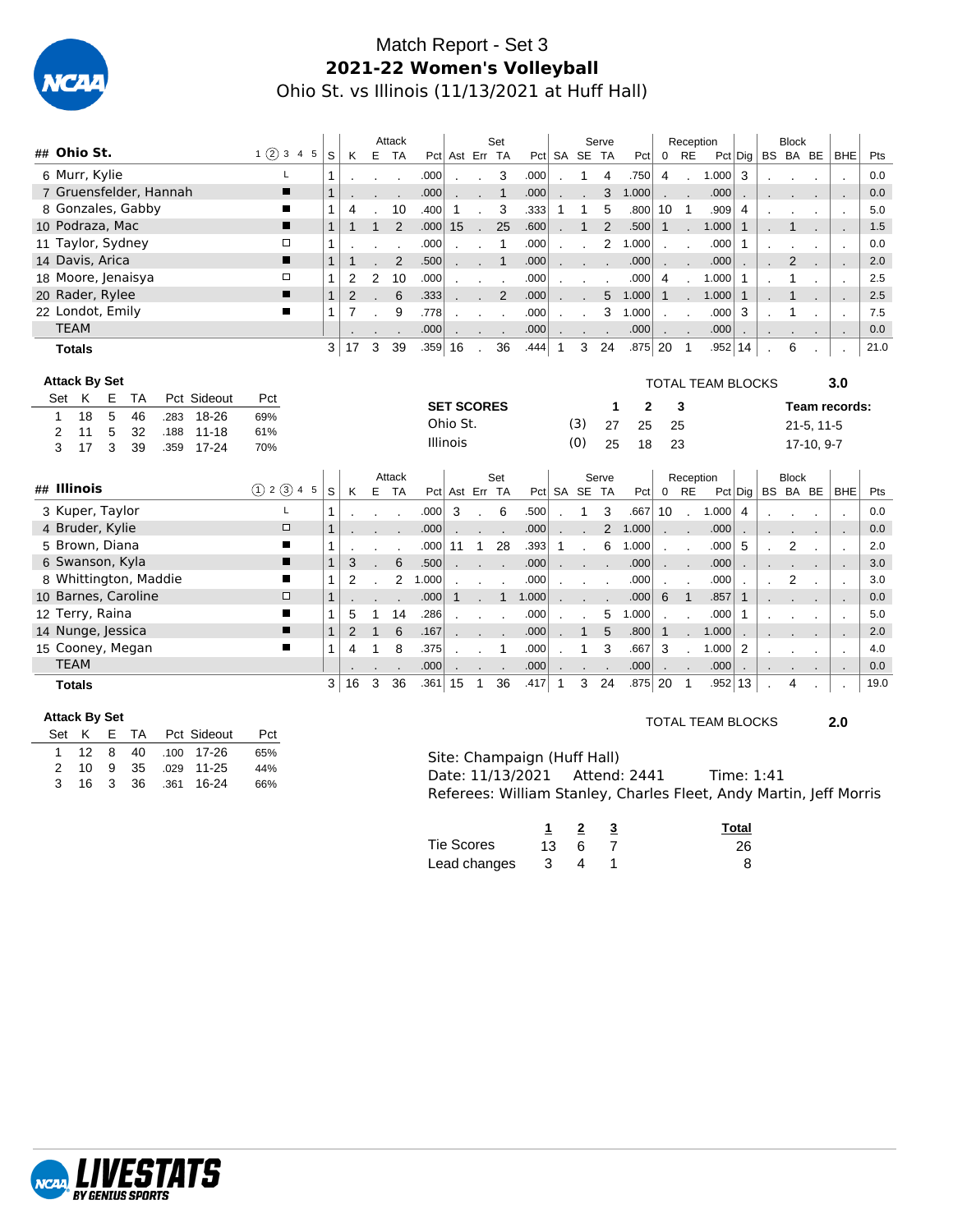|                                                                     | Bik<br>≏<br>Set 5<br>$\frac{1}{\sqrt{2}}$                         |                  |                       |                             |                                  |                   |                         |                                   |                                            |                      |      |                                   |                               | <b>Team Blocks:</b>            |                                                              | 5<br>0.0<br>0.0               |                       | Set 5            | ă<br>≏<br>$\mathbb{S}^{\mathbb{A}}$                     |                    |                    |                   |                                  |                                 |                                                                     |                                             |                                     |      |                                      |                             |                    |                                                                    |
|---------------------------------------------------------------------|-------------------------------------------------------------------|------------------|-----------------------|-----------------------------|----------------------------------|-------------------|-------------------------|-----------------------------------|--------------------------------------------|----------------------|------|-----------------------------------|-------------------------------|--------------------------------|--------------------------------------------------------------|-------------------------------|-----------------------|------------------|---------------------------------------------------------|--------------------|--------------------|-------------------|----------------------------------|---------------------------------|---------------------------------------------------------------------|---------------------------------------------|-------------------------------------|------|--------------------------------------|-----------------------------|--------------------|--------------------------------------------------------------------|
|                                                                     | K-E-TA<br>$\frac{1}{100}$<br>$\Omega$<br>Set 4<br>$\delta$        |                  |                       |                             |                                  |                   |                         |                                   |                                            |                      |      |                                   |                               | Team records:                  |                                                              | $21-5, 11-5$<br>$17-10, 9-7$  |                       | Set 4            | K-E-TA<br>$\frac{1}{100}$<br>$\Omega$<br>SÁ             |                    |                    |                   |                                  |                                 |                                                                     |                                             |                                     |      |                                      | <b>Total</b>                | ల్ల ∞              |                                                                    |
|                                                                     | K-E-TA<br>Вlk<br>$\Omega$<br>Set 3<br>$\delta$                    | ω                |                       |                             | 5                                |                   | $0-2$                   | $\overline{C}$                    | $\overline{C}$                             | $\overline{c}$<br>S  |      | 3.0<br>$\frac{4}{3}$<br>↽         |                               | ო                              |                                                              | 88<br>8 kg                    |                       | Set 3            | $K-E-TA$<br>БĶ<br>$\Box$<br>රත්                         | 4                  |                    | $0-2$<br>5        |                                  | $0-2$                           |                                                                     |                                             | 2                                   |      | 2.0<br>13                            |                             |                    |                                                                    |
|                                                                     | K-E-TA<br>ВĶ<br>≏                                                 | ဖ                | ω                     | $4 - 0 - 10$                | $1 - 1 - 2$                      |                   | $1 - 0 - 2$<br>$0-2$    | $2 - 2 - 10$<br>$\overline{0}$ -1 | $2 - 0 - 6$<br>$\overline{0}$ -1           | $7 - 0 - 9$<br>$0-3$ |      | .359<br>3.5<br>$\frac{6}{2}$      |                               |                                |                                                              | 25<br>Θĝ                      |                       |                  | K-E-TA<br>ă<br>Δ                                        | ო                  |                    | 4                 | $3 - 0 - 6$<br>$\overline{0}$ -1 | $2 - 0 - 2$<br>$\frac{1}{2}$    |                                                                     | $5 - 1 - 14$<br>4<br>2                      | $2 - 1 - 6$<br>$4 - 1 - 8$<br>$0-2$ |      | .361<br>3.0<br>15                    | N                           | ဖ<br>$\frac{3}{2}$ |                                                                    |
|                                                                     | Set <sub>2</sub><br>$\mathcal{S}^{\mathsf{A}}$<br>K-E-TA          |                  |                       | $0 - 1 - 8$                 | $\mathbf{\Omega}$<br>$1 - 0 - 2$ |                   | $1 - 3 - 4$             | $3 - 0 - 4$                       | $4 - 1 - 8$                                | $2 - 0 - 6$          |      | 2<br>.188                         |                               | SET SCORES                     |                                                              | Ohio St.<br>Illinois          |                       | Set <sub>2</sub> | රාි<br>K-E-TA                                           |                    |                    | $0 - 0 - 1$       | $2 - 0 - 4$                      | $1 - 2 - 3$                     |                                                                     | $1 - 4 - 10$                                | $3 - 1 - 8$<br>$3 - 2 - 9$          |      | .029                                 |                             | Tie Scores         | Lead changes                                                       |
| vs Illinois (11/13/2021 at Huff Hall)<br>2021-22 Women's Volleyball | $\frac{1}{2}$<br>$\Omega$<br>Set 1<br>$\mathcal{S}^{\mathcal{A}}$ | r                | ဖ                     |                             | $0 - 2$                          |                   | $0-2$                   | $\overline{C}$                    | $\overline{0}$ -1                          | $\mathbf{\Omega}$    |      | $\frac{3.0}{5}$<br>$\overline{6}$ |                               |                                |                                                              |                               |                       | Set <sub>1</sub> | $\frac{1}{100}$<br>$\Box$<br>$\mathcal{S}^{\mathsf{A}}$ | $\tilde{c}$        |                    | 5<br>$\sim$       | $0-2$                            | $\overline{0}$ -1               | 2                                                                   |                                             | $0-2$<br>S                          |      | 3.0<br>$\overline{20}$<br>$\sim$     |                             |                    |                                                                    |
| <b>Volleyball Summary By Set</b>                                    | K-E-TA<br>Pts                                                     | $\frac{0}{1}$    | $0 - 0 - 1$<br>0.0    | $7 - 2 - 14$<br>13.0        | $0 - 0 - 1$<br>3.5               | 0.0               | $2 - 0 - 5$<br>7.0      | $3 - 1 - 13$<br>9.5               | $1 - 1 - 5$<br>8.5                         | $5 - 1 - 7$<br>16.0  | 0.0  | .283<br>58.5                      |                               | pct                            | 65%                                                          | 44%                           | 66%                   |                  | $K-E-TA$<br>Pts                                         | $\frac{0}{1}$      | 0.0                | 2.5               | $2 - 1 - 4$<br>8.5               | $0 - 1 - 3$<br>6.0              | $3 - 3 - 13$<br>0.0                                                 | $3 - 1 - 10$<br>10.0<br>8.0                 | $4 - 2 - 10$<br>14.0                | 0.0  | .100<br>50.0                         |                             |                    |                                                                    |
| Ohio St.                                                            | BHE<br>BS BA BE<br><b>Block</b>                                   |                  |                       |                             | ო                                |                   | ဖ                       | S                                 | $\boldsymbol{\infty}$                      | 4                    |      | $\overline{6}$                    |                               | Sideout<br>Pct<br>$\mathbb{A}$ | $17 - 26$<br>$11 - 25$<br>$\overline{100}$<br>$\overline{a}$ | 029<br>35                     | 16-24<br>$-361$<br>36 | <b>Block</b>     | BHE <br>BA BE<br>88                                     |                    |                    | S                 | S                                | 4                               |                                                                     |                                             | 4                                   |      | ↽<br>$\frac{4}{3}$                   |                             |                    |                                                                    |
|                                                                     | Dig<br>RE                                                         | $\frac{6}{5}$    | Φ<br>$\sim$           | $\circ$                     | S                                | $\sim$            | $\sim$                  | S                                 | ო                                          | 5                    |      | 49<br>4                           |                               | ш                              |                                                              | ထေ တ က                        |                       |                  | Dig<br>RE                                               | $\overline{17}$    |                    | Ξ                 |                                  |                                 | 4<br>ω                                                              | ဖ                                           | S<br>G                              |      | 48<br>S                              |                             |                    |                                                                    |
|                                                                     | 55<br>Serve<br>$\mathfrak{F}$                                     |                  |                       | $\sim$<br>N                 | $\mathbf{\Omega}$                | $\sim$            |                         |                                   | ო                                          |                      |      | $\overline{1}$<br>S               | <b>Illinois Attack By Set</b> | ×<br>šē                        | $\frac{2}{3}$                                                | $\tilde{c}$<br>$\sim$         | $\frac{6}{5}$<br>S    | Serve            | 59<br>SÃ                                                |                    |                    |                   |                                  |                                 |                                                                     | $\mathbf{\sim}$                             | $\sim$                              |      | $\circ$<br>4                         |                             |                    |                                                                    |
|                                                                     | Pat Ast<br><b>Attack</b><br>$\tilde{\mathsf{H}}$<br>Ш             | 000              | 000                   | <b>250</b><br>32<br>ო       | $\overline{40}$<br>.200<br>5     | .000              | 091<br>$\tilde{=}$<br>S | .185<br>27<br>S                   | 263<br>$\overline{0}$<br>$\mathbf{\Omega}$ | 591<br>22            | .000 | .282 43<br>13117                  |                               |                                |                                                              |                               |                       | <b>Attack</b>    | Pct Ast<br>$\tilde{\mathsf{H}}$<br>Ш                    | 4<br>000           | 000                | 29<br>000         | 429<br>$\overline{4}$            | .000<br>$\infty$<br>ω           | 000                                                                 | 208<br>027<br>24<br>57<br>${}^{\circ}$<br>S | 222<br>27<br>S                      | 000  | 35<br>.162<br>111<br>$\overline{20}$ |                             | Time: 1:41         |                                                                    |
|                                                                     | ×<br>S                                                            | ω                | $\boldsymbol{\infty}$ | Ξ<br>S                      | 2<br>$\boldsymbol{\infty}$       | S                 | 4<br>S                  | $^{\circ}$<br>S                   | S                                          | $\ddot{4}$<br>ო      |      | 46<br>$\infty$                    |                               | Pct                            | 69%                                                          | 61%                           | 70%                   |                  | ×<br>S                                                  | S                  | $\infty$           | S                 | S                                | S<br>S                          | S                                                                   | ၜ<br>$\infty$<br>S                          | Ξ<br>$\infty$<br>ო                  |      | 38<br>S                              |                             |                    |                                                                    |
|                                                                     | 5<br>4<br>S<br>$_{\odot}$                                         |                  |                       |                             |                                  |                   |                         |                                   |                                            |                      |      |                                   |                               | Sideout<br>č                   | 18-26<br>283                                                 | $11 - 18$<br>.188             | $17 - 24$<br>359      |                  | မာ<br>4<br>ⓒ<br>$\sim$<br>$\in$                         |                    | П                  |                   |                                  |                                 |                                                                     |                                             |                                     |      |                                      |                             | Attend: 2441       |                                                                    |
|                                                                     | Ohio St.<br>##                                                    | Murr, Kylie<br>ဖ | Gruensfelder, Hannah  | Gonzales, Gabby<br>$\infty$ | 10 Podraza, Mac                  | 11 Taylor, Sydney | 14 Davis, Arica         | 18 Moore, Jenaisya                | 20 Rader, Rylee                            | 22 Londot, Emily     | TEAM | Totals                            | Ohio St. Attack By Set        | F<br>ш<br>×<br>శ్ర             | 46<br>5<br>$\frac{8}{1}$                                     | 32<br>S<br>Ξ<br>$\sim$ $\sim$ | 39<br>ო<br>17         |                  | ## Illinois                                             | Kuper, Taylor<br>S | Bruder, Kylie<br>4 | Brown, Diana<br>5 | Swanson, Kyla<br>$\circ$         | Whittington, Maddie<br>$\infty$ | Barnes, Caroline<br>Terry, Raina<br>$\frac{1}{2}$<br>$\overline{0}$ | 14 Nunge, Jessica                           | Cooney, Megan<br>$\overline{5}$     | TEAM | Totals                               | Site: Champaign (Huff Hall) | Date: 11/13/2021   | Referees: William Stanley, Charles Fleet, Andy Martin, Jeff Morris |

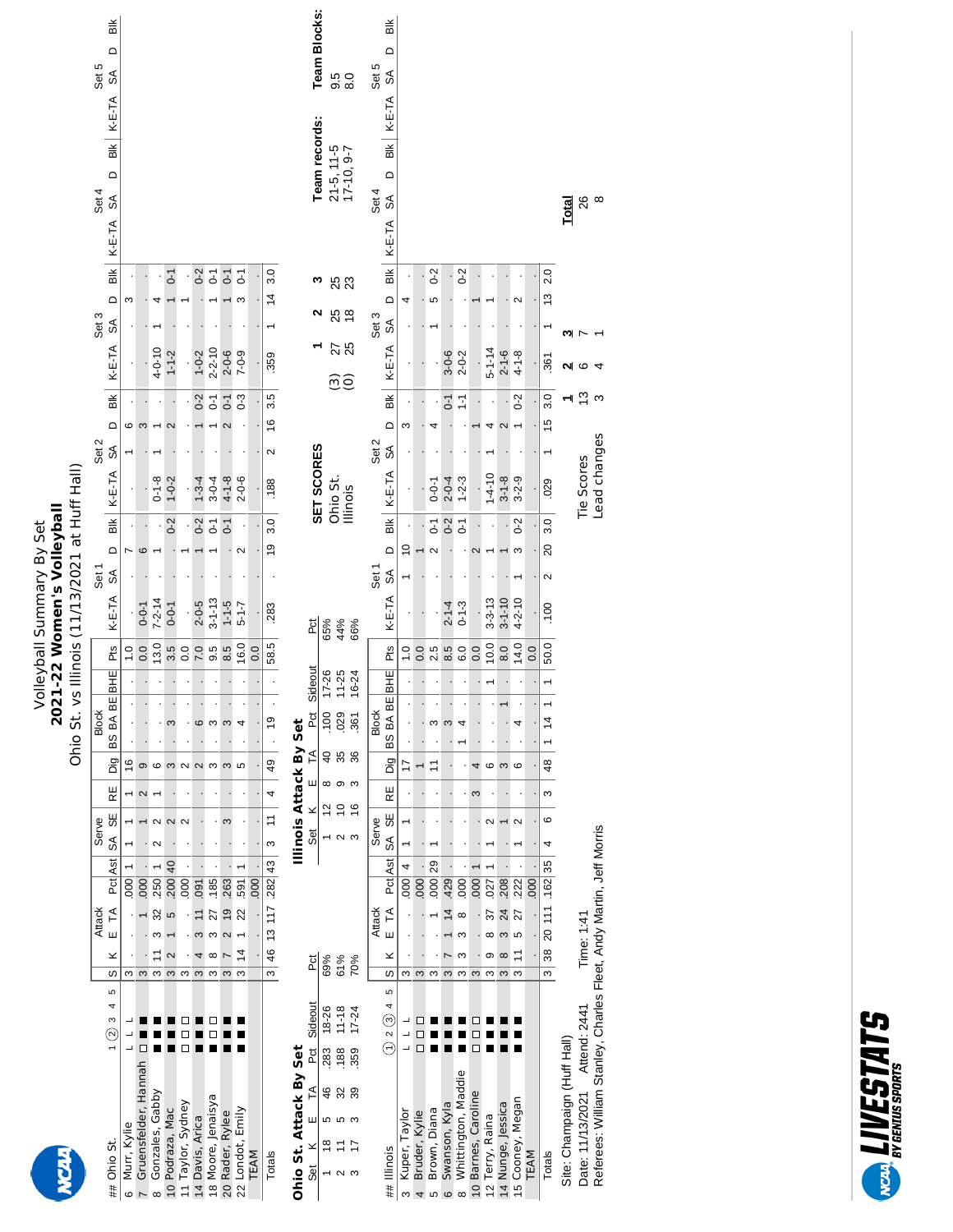# Enhanced Insights Summary<br>**2021-22 Women's Volleyball**<br>Ohio St. vs Illinois (11/13/2021 at Huff Hall) **2021-22 Women's Volleyball** Enhanced Insights Summary

Ohio St. vs Illinois (11/13/2021 at Huff Hall)

|                       |                                    |   |          |           |   |                 | Attacking |     |                 |     |                |    |         |                | First Ball Attack |     |                      |                      |                |                |            | <b>Transition Attack</b> |     |           |    |
|-----------------------|------------------------------------|---|----------|-----------|---|-----------------|-----------|-----|-----------------|-----|----------------|----|---------|----------------|-------------------|-----|----------------------|----------------------|----------------|----------------|------------|--------------------------|-----|-----------|----|
| ## Illinois           | $( ) 2 (3) 4 5   5   K$ Err Blk TA |   |          |           |   |                 | լ<br>Հ    | K%  | $Err%$ Blk% $K$ |     |                | Er |         |                | Blk TA Pct K%     |     | Err% Blk%            |                      |                |                |            | K Err Blk TA Pct K%      |     | Err% Blk% |    |
| 3 Kuper, Taylor       |                                    |   |          |           |   |                 |           |     |                 |     |                |    |         |                |                   |     |                      |                      |                |                |            |                          |     |           |    |
| 4 Bruder, Kylie       |                                    | 3 |          |           |   |                 |           |     |                 |     |                |    |         |                |                   |     |                      |                      |                |                |            |                          |     |           |    |
| 5 Brown, Diana        |                                    | w |          |           |   |                 | 000       |     |                 |     |                |    |         |                |                   |     |                      |                      |                |                | $000$ .    |                          |     |           |    |
| 6 Swanson, Kyla       |                                    | ω |          |           |   |                 | 429       | 50% | ļ               | 7%  |                |    |         |                | .455              | 55% |                      | 9%                   |                |                | 333        |                          | 33% |           |    |
| 8 Whittington, Maddie |                                    | Μ |          |           |   |                 | .000      | 38% | 38%             |     |                |    |         |                | $-167$            | 33% | 50%                  |                      |                |                | 500        |                          | 50% |           |    |
| 10 Barnes, Caroline   |                                    | 3 |          |           |   |                 |           |     |                 |     |                |    |         |                |                   |     | $\ddot{\phantom{0}}$ | $\ddot{\phantom{0}}$ |                |                |            |                          |     |           |    |
| 12 Terry, Raina       |                                    | ω |          |           |   | 77              | .027      | 24% | 8%              | 14% |                |    |         | <u>وړ</u>      | $-158$            | 21% | 16%                  | 21%                  |                | $\frac{8}{10}$ | 222        |                          | 28% |           | 6% |
| 14 Nunge, Jessica     |                                    | ξ | $\infty$ |           |   | $\overline{4}$  | 208       | 33% | 4%              | 8%  |                |    |         |                | .125              | 25% |                      | 13%                  |                |                | $16 \,$    | 250                      | 38% | 6%        | 6% |
| L5 Cooney, Megan      |                                    | m |          |           |   | 27              | .222      | 41% | 15%             | 4%  | 0              |    |         | $\overline{a}$ | 417               | 50% | 8%                   | $\ddot{\cdot}$       |                |                | .067<br>51 |                          | 33% | 20%       | 7% |
|                       |                                    |   |          | 3   38 11 | σ | $\frac{11}{11}$ | .162      | 34% | 10%             | 8%  | $\overline{c}$ |    | $\circ$ | 56             | .125              | 36% | 13%                  | 11%                  | $\frac{8}{18}$ | 55             |            | .200                     | 33% | 7%        | 5% |

|                       |             |   |          |    | First |               | <b>Transition Attack</b> |           |      |      |             | ng<br>TA      |            |    | <b>Block</b> |    |                |    | Serve          |             |         |    | Reception  |
|-----------------------|-------------|---|----------|----|-------|---------------|--------------------------|-----------|------|------|-------------|---------------|------------|----|--------------|----|----------------|----|----------------|-------------|---------|----|------------|
| ## Illinois           | $02045$ S   |   | $\leq$   | È٢ | Blk   | ТA,           | č                        | <b>K%</b> | Err% | Blk% | DTK         |               | <b>PC</b>  | 65 | BA2 BA3      | ₩. | SA             | 56 | FA             | բ<br>հ      | SE%     |    | RE FBSO%   |
| 3 Kuper, Taylor       |             | ω |          |    |       |               |                          |           |      |      |             |               | 35%        |    |              |    |                |    |                | 909         | 9%      | 26 | <b>13%</b> |
| 4 Bruder, Kylie       | ם<br>ם<br>ם | w |          |    |       |               |                          |           |      |      |             |               | ഉ്റ        |    |              |    |                |    |                | 1.000       |         |    |            |
| 5 Brown, Diana        |             | m |          |    |       |               |                          |           |      |      |             |               | 27%        |    |              |    |                |    |                | <b>LOOO</b> |         |    |            |
| 6 Swanson, Kyla       |             | ω |          |    |       |               | 00<br>0                  |           |      |      |             |               |            |    |              |    |                |    |                |             |         |    | 800.       |
| 8 Whittington, Maddie |             | m |          |    |       |               | oo                       |           |      |      |             |               |            |    |              |    |                |    |                |             |         |    |            |
| 10 Barnes, Caroline   | ם<br>ם<br>ם | 3 |          |    |       |               |                          |           |      |      |             |               | <b>25%</b> |    |              |    |                |    |                |             |         | 24 | 29%        |
| 12 Terry, Raina       |             | m |          |    |       |               | 267                      | 33%       |      | १%   |             |               | ን፠         |    |              |    |                |    |                | 833         | L7%     |    |            |
| 14 Nunge, Jessica     |             | ω |          |    |       |               | 182                      | 36%       | 9%   | 9%   |             |               | 33%        |    |              |    |                |    | $\overline{2}$ | 917         | 8%      |    | 100%       |
| 15 Cooney, Megan      |             | m |          |    |       |               | .091                     | 27%       | 27%  | 9%   |             |               | 7%         |    |              |    |                |    |                | 800         | 20%     |    | 36%        |
| Team                  |             |   |          |    |       |               |                          |           |      |      |             |               |            |    |              |    |                |    |                |             |         |    |            |
|                       |             |   | 3   12 4 |    | m     | $\frac{1}{2}$ | <b>125</b>               | 30%       | 10%  | 8%   | $\tilde{L}$ | $\frac{8}{4}$ | 27%        |    |              |    | $\overline{a}$ | C  | 89             | 912         | 9%<br>0 | 64 | 31%        |

| Team Blocks:                |                                                                                                    |                                     |             |                                                                                                                        |             |               |                              |
|-----------------------------|----------------------------------------------------------------------------------------------------|-------------------------------------|-------------|------------------------------------------------------------------------------------------------------------------------|-------------|---------------|------------------------------|
| eam records:                | 7.5                                                                                                | 8.0<br>$21-5, 11-5$<br>$17-10, 9-7$ |             |                                                                                                                        |             |               |                              |
| $\sim$                      | 25                                                                                                 | 25<br>23<br>25 18                   |             |                                                                                                                        |             |               |                              |
| $\overline{a}$              | 27<br>$\widehat{\mathfrak{S}}$                                                                     | $rac{1}{2}$                         |             |                                                                                                                        |             |               |                              |
| SET SCORES                  |                                                                                                    | Ohio St.<br>Illinois                |             |                                                                                                                        | Total<br>26 |               |                              |
| Site: Champaign (Huff Hall) | Date: 11/13/2021 Attend: 2441 Time: 1:41<br>Referees: William Stanley, Charles Fleet, Andy Martin, |                                     |             |                                                                                                                        |             | $\frac{1}{2}$ | $\frac{4}{3}$<br>ead changes |
|                             |                                                                                                    |                                     | Jeff Morris |                                                                                                                        |             | Tie Scores    |                              |
|                             |                                                                                                    |                                     |             |                                                                                                                        |             |               |                              |
|                             |                                                                                                    |                                     |             |                                                                                                                        |             |               |                              |
|                             |                                                                                                    |                                     |             | Set SO SO% ESO FBSO% PS%<br>1 17 65% 55% 30% 31%<br>2 11 44% 39% 26% 39%<br>3 16 67% 62% 38% 29%<br>44 59% 52% 31% 32% |             |               |                              |
|                             |                                                                                                    |                                     |             |                                                                                                                        |             |               |                              |
|                             |                                                                                                    |                                     |             |                                                                                                                        |             |               |                              |
| ## Illinois                 |                                                                                                    |                                     |             |                                                                                                                        |             |               |                              |

SO = Side out won ESO = Earned side out

FBSO = First Ball on SideOut

PS = Points scoring

 $\mathsf{B}\mathsf{lk} = \mathsf{Attack}\,\mathsf{block}$  DTK =  $\mathsf{Dig}$  To  $\mathsf{K}\mathsf{l}\mathsf{l}\mathsf{l}\mathsf{l}\mathsf{S}$  Block Assist with 2  $\mathsf{BAS}$  assist with 3

Err = Attack in Net or Out  $\qquad$  Blk = Attack blocked  $\qquad$  DTK = Dig To Kill

 $Err =$  Attack in Net or Out Blk = Attack blocked DTK = Dig To Kill

**WARD LIVESTATS**